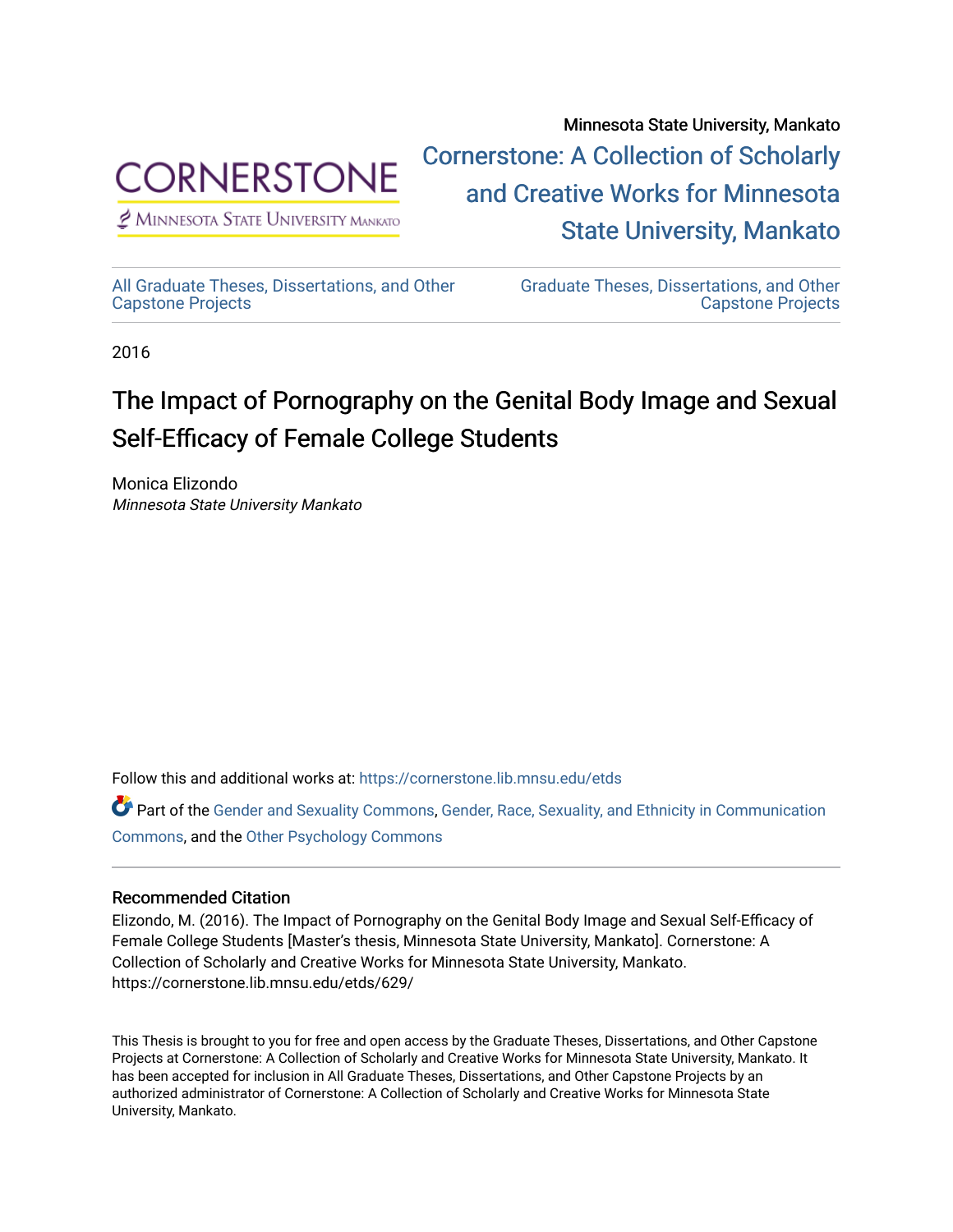The impact of pornography on the genital body image and sexual self-efficacy of female college students

By: Monica Elizondo

*A thesis submitted in partial fulfillment of the requirements for the degree*

*Master of Arts in Clinical Psychology*

*Minnesota State University, Mankato*

May, 2016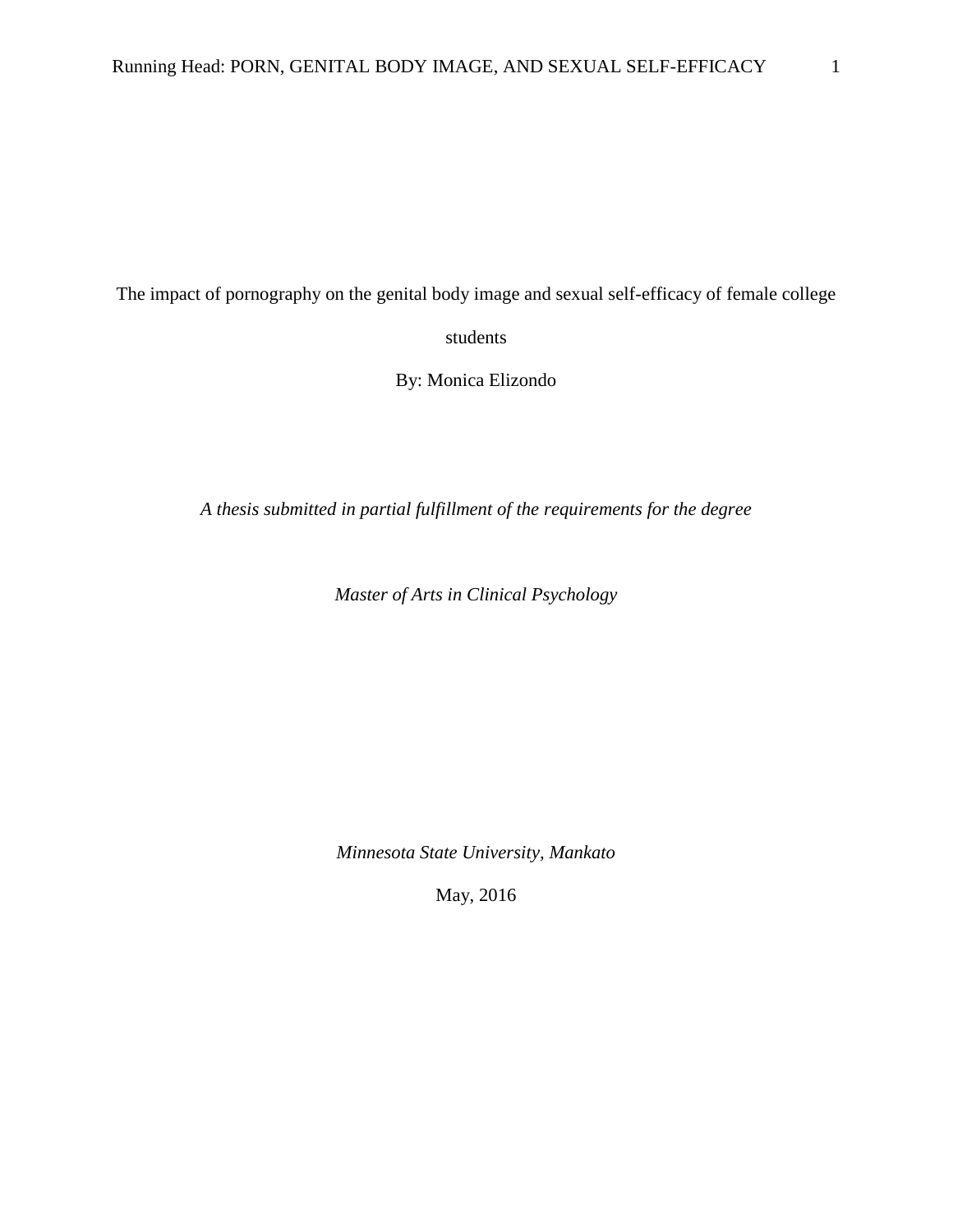Date: 5/5/2016

This paper has been examined and approved.

Examining Committee

Eric Sprankle, PsyD, Chairperson

\_\_\_\_\_\_\_\_\_\_\_\_\_\_\_\_\_\_\_\_\_\_\_\_\_\_\_\_\_\_\_\_\_\_\_\_

\_\_\_\_\_\_\_\_\_\_\_\_\_\_\_\_\_\_\_\_\_\_\_\_\_\_\_\_\_\_\_\_\_\_\_\_

\_\_\_\_\_\_\_\_\_\_\_\_\_\_\_\_\_\_\_\_\_\_\_\_\_\_\_\_\_\_\_\_\_\_\_\_

Daniel Houlihan, Ph.D.

Shawna Petersen-Brown, Ph.D.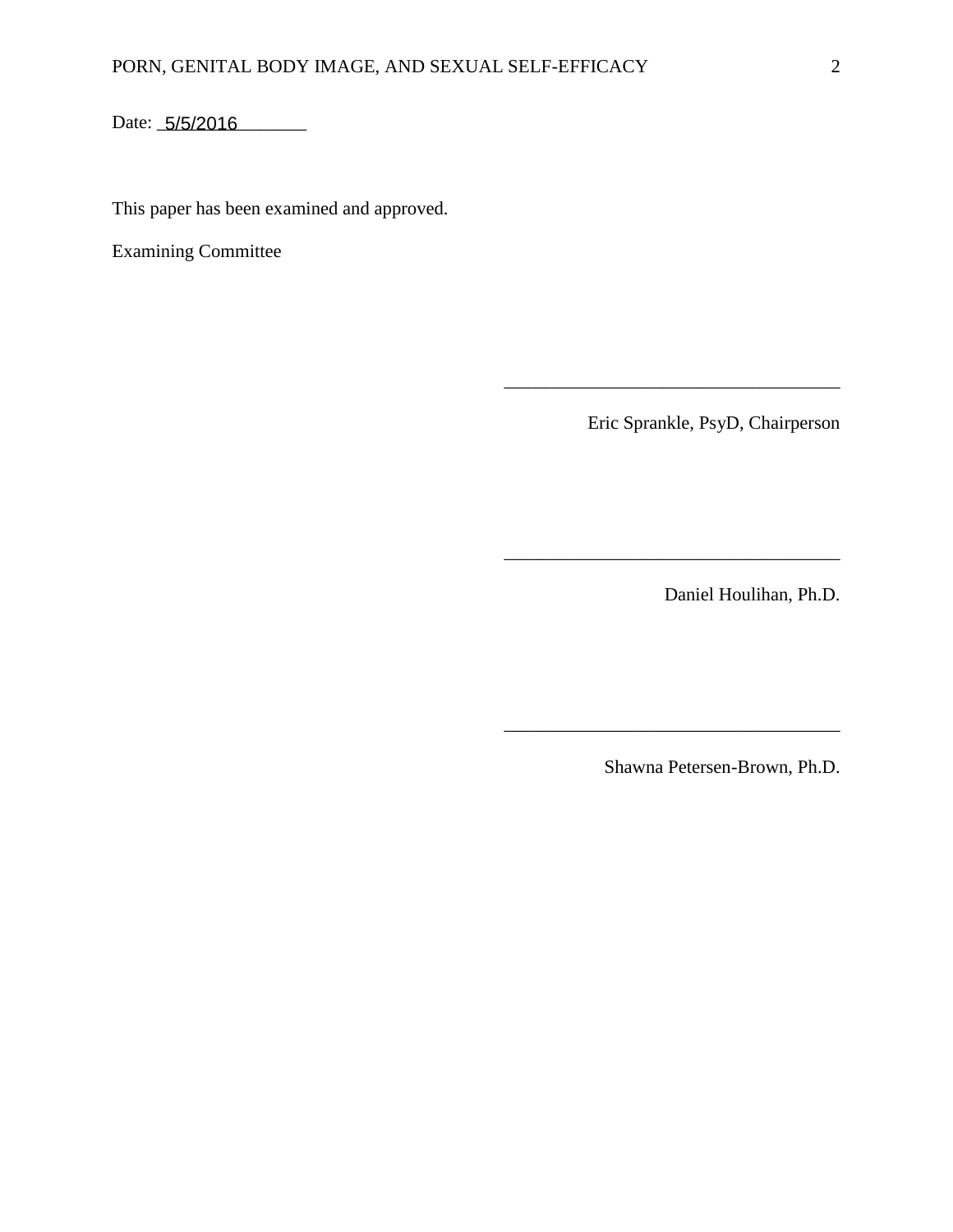## ACKNOWLEDGEMENTS

I want to take the time and thank Dr. Eric Sprankle, Dr. Daniel Houlihan, Dr. Shawna Petersen-Brown, and Dr. Jeffrey Buchanan for devoting and committing so much of their energy to my success in the clinical psychology program at Minnesota State University, Mankato. The experiences and knowledge I have gained from the program have prepared me for doctoral level education which is in itself invaluable. Above all, I have learned that while it very important to work and study hard, one of the most essential factors to graduate school is the interpersonal relationships gained; I believe I was fortunate enough to have an amazing cohort support one another.

I would especially like to express gratitude for the support and wisdom of my advisor, Dr. Eric Sprankle. With his expertise the thesis developed smoothly which helped us present preliminary findings at a regional conference. I would also like to thank Neil Gleason for his technological assistance in creating the independent variables for this project. Lastly, I would like to thank Ashley Strangler and Jade Anderson for aiding with in-person data collection for three months.

I would simply like to thank everyone in the program for the great experiences and memories we have had. The past two years have been exceptional and it was all because of the people I was surrounded by. Thank you.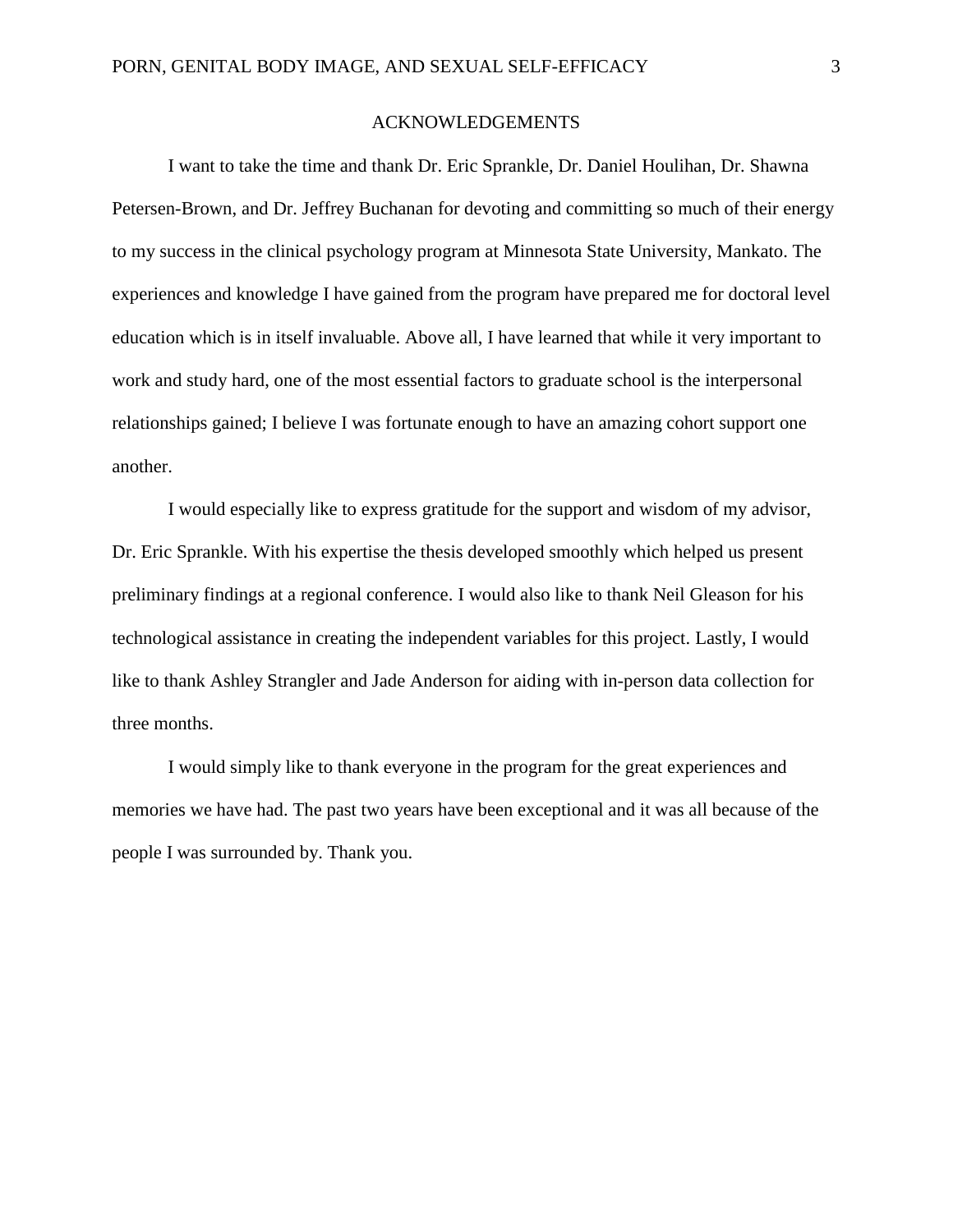#### **Abstract**

Given its accessibility and growth in the past decade, internet pornography appears to be influencing the sexual scripts of young adults. That is, sexual expectations and behaviors are likely to be impacted by the consumption of online sexually explicit material. Pornography research documents more harmful effects (e.g., lower body image) in women viewing pornography compared to men (Albright, 2008). This experimental study aimed to explore the effects exposure to online sexually explicit material would have on the genital body image and sexual self-efficacy of 90 college women randomly assigned to three exposure conditions. Results indicated that group membership did not significantly impact the genital body image or sexual self-efficacy of college females. In other words, whether or not participants were exposed to pornography did not have an effect. The implications of pornography use and exposure are discussed.

*Keywords:* porn, sexually explicit material, genital body image, sexual self-efficacy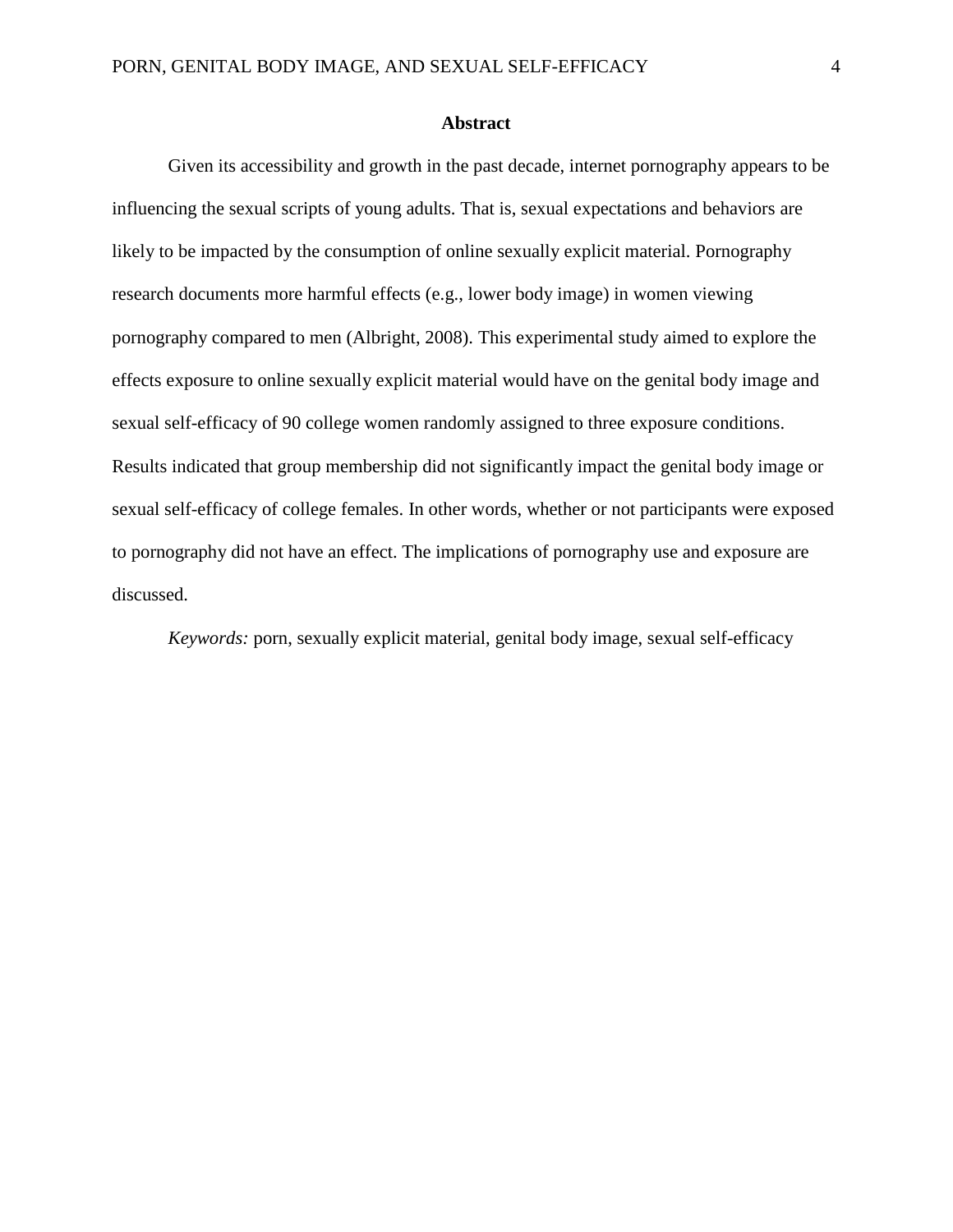# TABLE OF CONTENTS

| $\overline{I}$ . |                                                                      |  |
|------------------|----------------------------------------------------------------------|--|
|                  | Theoretical Understanding of the Effects of Pornography Consumption7 |  |
|                  |                                                                      |  |
|                  |                                                                      |  |
| II.              |                                                                      |  |
|                  |                                                                      |  |
|                  |                                                                      |  |
|                  |                                                                      |  |
|                  |                                                                      |  |
| III.             |                                                                      |  |
| IV.              |                                                                      |  |
|                  |                                                                      |  |
|                  |                                                                      |  |
| V.               |                                                                      |  |
| VI.              |                                                                      |  |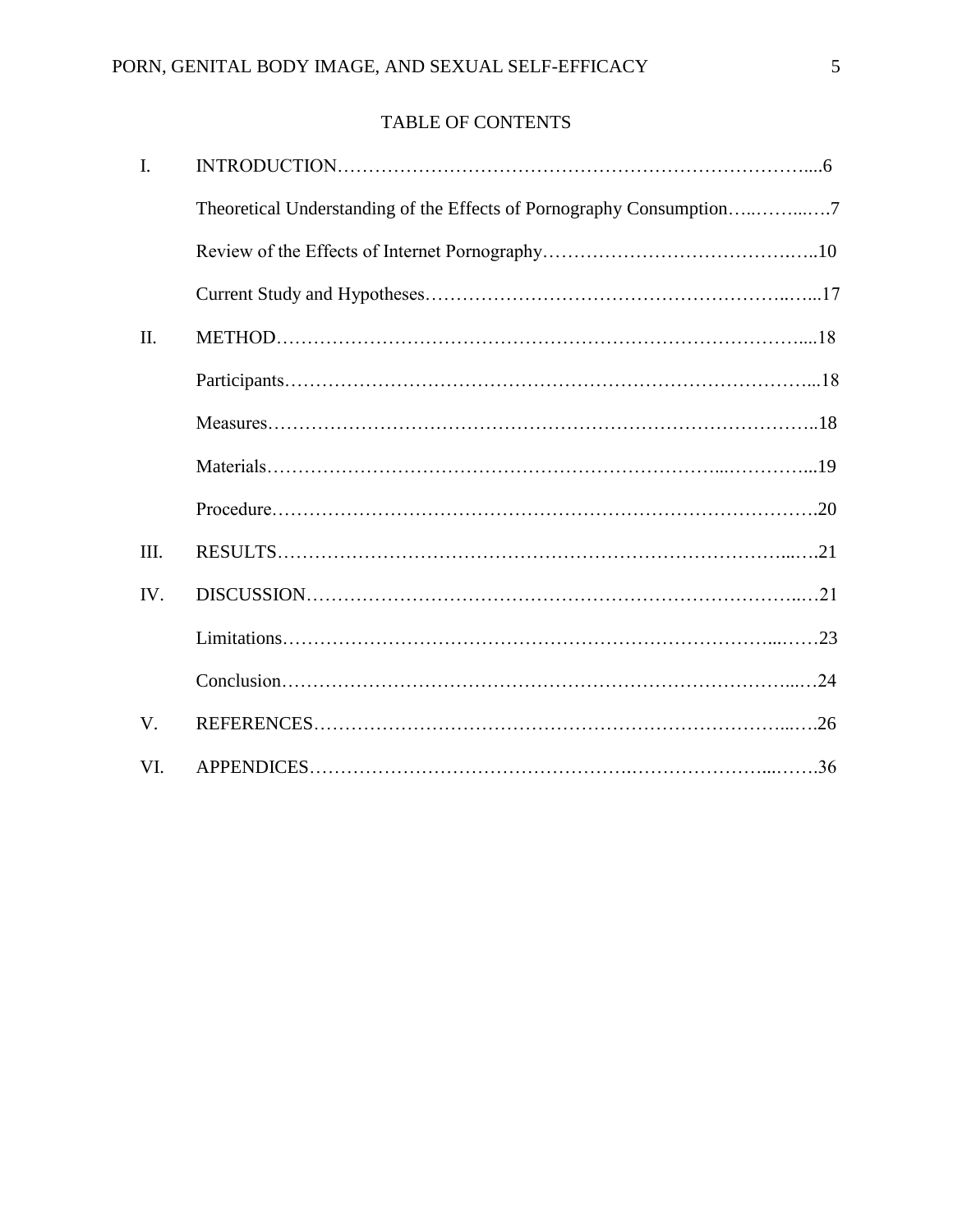#### **Introduction**

Internet pornography is increasingly a prevalent part of the culture within the United States (US) and in many countries worldwide. Despite a decline in pornography revenues due to free online sexually explicit material (SEM), a recent study indicates there were 12.2 billion visits to the popular pornographic website PornHub in 2015, equaling approximately 4.3 billion hours of viewing (Pornhub's 2015 Year in Review, 2015). More importantly, 60% of PornHub visitors worldwide are millennials (i.e., the generation of people born between 1982 and 2004; Bolton et al., 2013), and approximately 50% of college students report viewing pornography online (Boies, 2002). The proliferation of internet pornography is undoubtedly associated with the technological progression of the modern world. The accessibility (i.e., thousands of pornographic websites are accessible 24 hours a day, 7 days a week), anonymity (i.e., the perception of inconspicuousness when viewing online sexual content), and affordability (i.e., a plethora of pornographic websites are free) of internet pornography has impacted the consumption of SEM, particularly for millennials (Braithewaite, Coulson, Keddington, & Fincham, 2015).

This influence is evident in that 60% of millennials are opting to use mobile devices, such as a tablet or smartphone, to view online SEM. In fact, mobile phone visits to PornHub accounted for over half of the website's traffic shares, up from 45% in 2014. In general, there appears to be generational differences when consuming online porn; younger generations appear to consume porn for less time, late at night, and with more female consumption when compared to older generations (Pornhub, 2015). Not only are the methods for accessing pornography evolving, but the overall influence of internet pornography is changing (Berntson, Hoffman, & Luff, 2014). Research suggests that 93% of men and 62% of women will be exposed to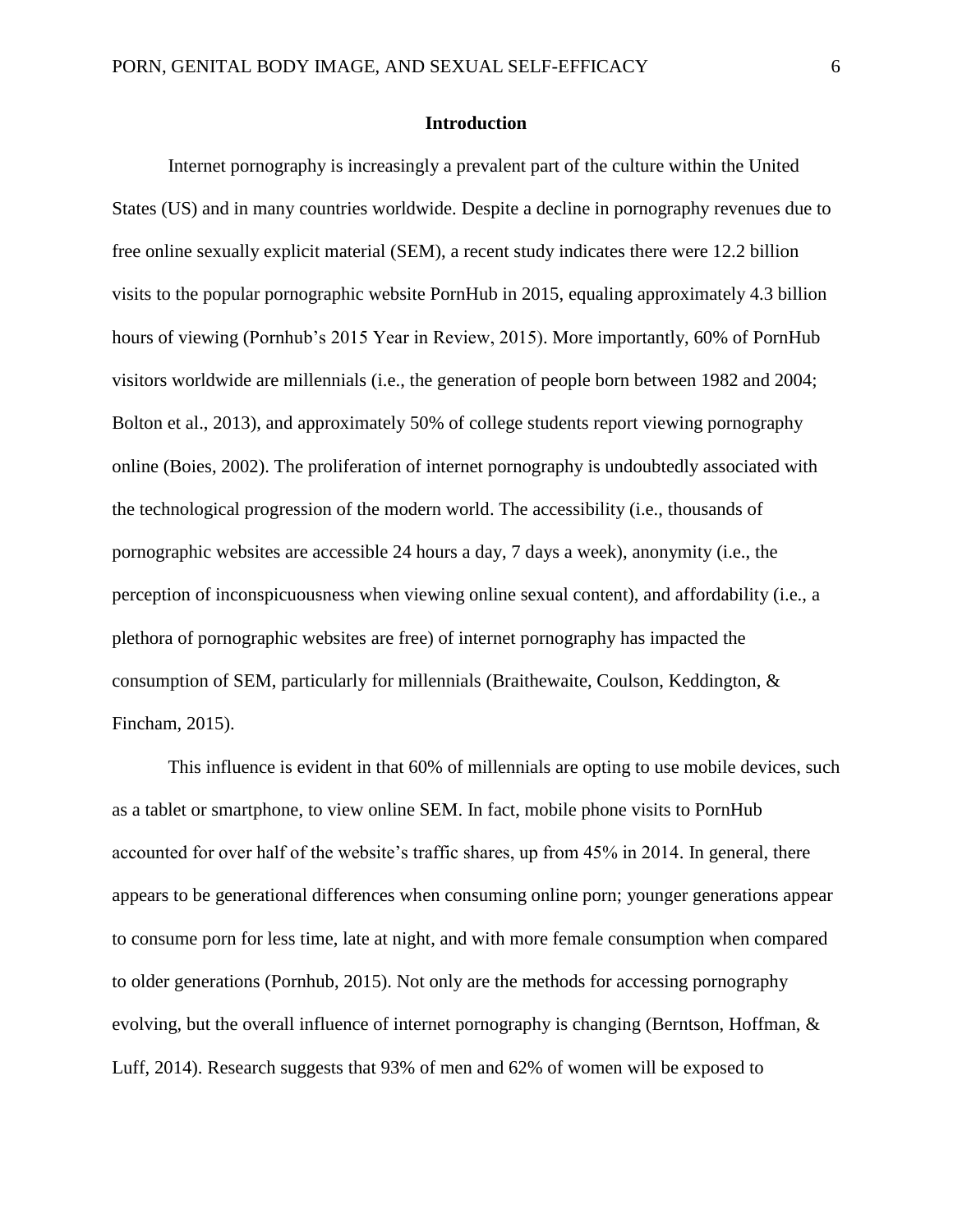pornography in their adolescence whether or not it is intentional (Flood, 2007; Sabina, Wolak, & Finkelhor, 2008; Wolk, 2007). As a key element of sexual socialization, pornography provides a *sexual script* that guides the sexual behaviors of individuals, especially adolescents and young adults (Simon & Gagnon, 1984).

## **Theoretical Understanding of the Effects of Pornography Consumption**

**Sexual scripting theory.** The sexual scripting theory was developed by Gagnon and Simon (1973), and was introduced in response to the dominant biological model of sexuality. Simon and Gagnon (1984) argued that social factors are more crucial to the foundations of sexuality than biological drives. Language of theater is used to describe this socialization process; in the case of pornography, those who use porn are "actors" utilizing "scripts" to learn and understand their own sexual interactions. The sexual scripting theory states that through social learning (Hogben & Byrne, 1998) consumers use SEM scripts as a framework for sexual expectations and for navigating real-life sexual experiences (Gagnon & Simon, 1973).

A recent study investigated whether variables of sexual appeal and behavior were associated with online pornography among 245 college students within the scripting theory framework. The authors found that viewing SEM was positively related to the expansion of the participants' appeal and practice of a variety of sex acts; in other words, a normalization and liberation of sexuality occurred for some (Weinberg, Williams, Kleiner, & Irizarry, 2010). The findings also indicated that gender mediated this relationship; women use sexual scripts, or engage in behavior reflecting pornographic acts, more than men. In accordance with this theory, the expectations and perceptions of pornography users are also influenced (Simon & Gagnon, 1984). Peter and Valkenburg (2010) found a relationship between pornography use in adolescents and beliefs that pornography reflects real-world behavior. Specifically, the more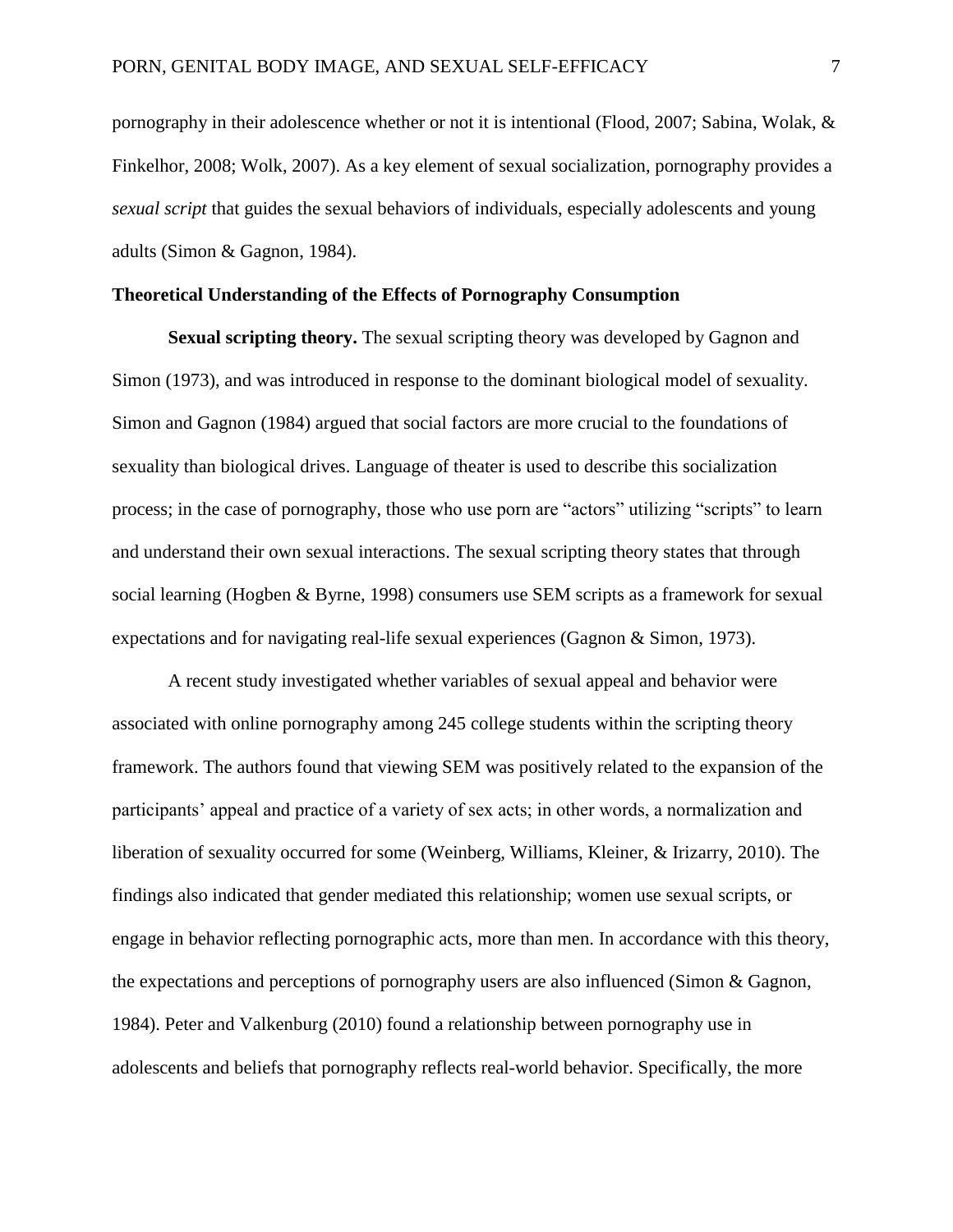pornography that is consumed, the more likely it was that an adolescent believes that it depicts actual sexual practices. Investigating the perceived realism of internet pornography may then be important for better understanding the sexual attitudes and behaviors of this generation of individuals. Recent research has also found a positive relationship between consumption of porn and requesting pornographic acts (e.g., asking partner to role play a scene viewed in porn) during sex, utilizing porn during sex, and intentionally imagine porn scenes to maintain arousal (Sun et al., 2013). These findings support the theory that pornography, while fantasy-based, is a powerful heuristic model for sexual behavior and thoughts in the lives of young adults.

**Social comparison theory.** The distinction between fantasy and reality becomes further distorted when the depictions of idealistic representations of male and female physiques are confused with more typically occurring body shapes and sizes. Social comparison theory posits that individuals compare themselves to others in order to determine whether their own evaluations of themselves on certain attributes are accurate (Festinger, 1954). Briefly stated, it addresses how comparison to others influences an individual's self-perceptions. This occurs when objective information regarding an individual's abilities or characteristics is not available; the consequences of this process, however, are dependent on whether comparisons are being made with someone perceived as better or worse. Women in particular may have a tendency to perceive and describe their own body according to overt traits (e.g., how one looks), as opposed to internal traits (e.g., what one can do) which can result from bodily objectification (McKinley & Hyde, 1996). The physical characteristics of women in online SEM are typically in line with cultural beauty standards in the U.S. (Sypeck et al., 2006), which has the potential to heighten attention towards the body. For instance, women in pornography, especially *Playboy* Playmates, on average have a C or D bust size, a body mass index of 17.6 (Gammon, 2015), low waist-to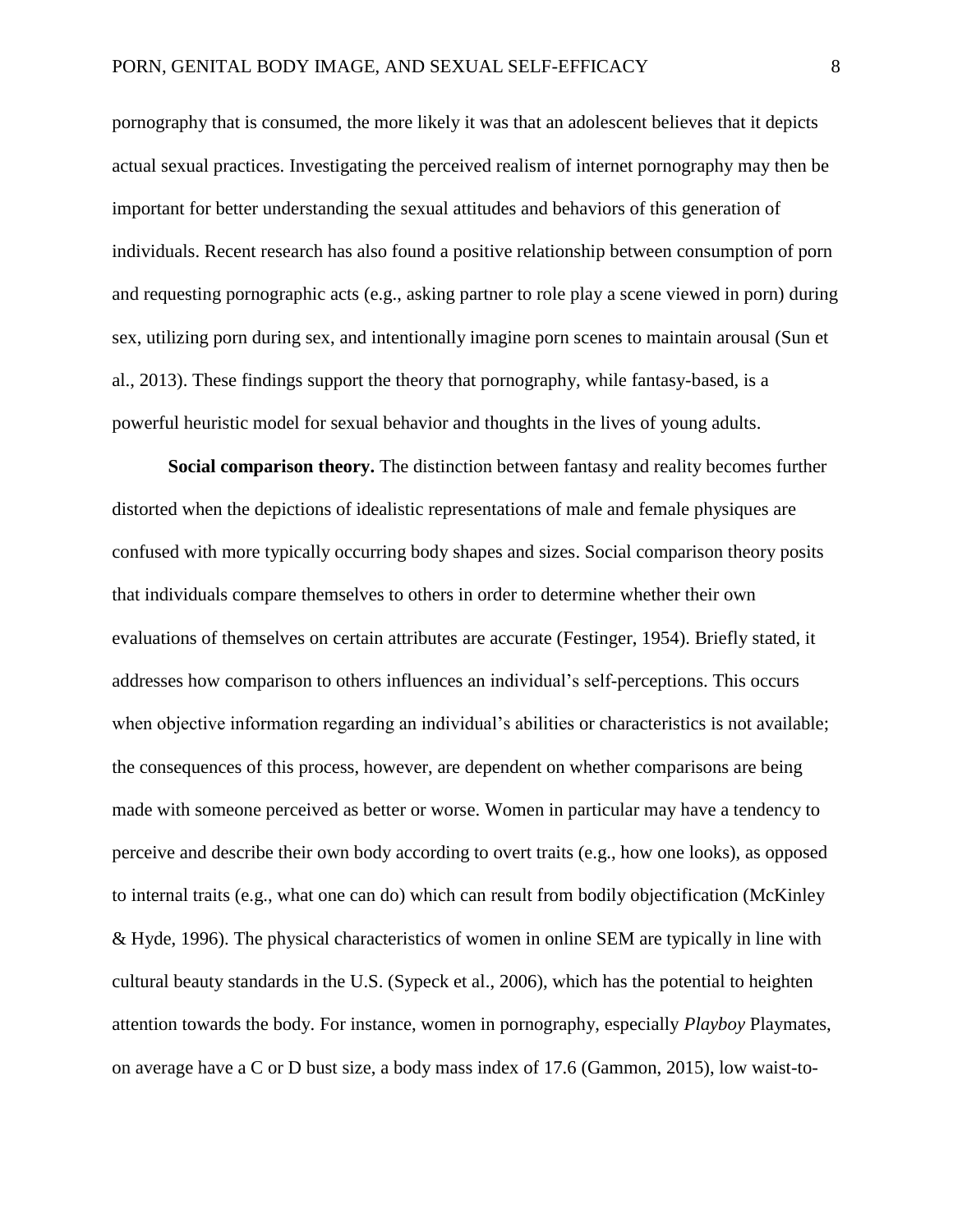hip ratio (Sypeck et al., 2006), large bust-to-waist ratio (Seifert, 2005), while simultaneously retaining their curvaceous body form (Owens, 2000).

**Objectification theory.** Objectification theory states that being treated like a body existing for the pleasure of others is part of women's social context (Fredrickson & Roberts, 1997). This experience can lead to routine body monitoring that results in body shame and anxiety (Fredrickson & Roberts, 1997). Objectification theory aids in understanding why women in particular are susceptible to making social comparisons, especially as it relates to their physical bodies. In fact, Hesse-Biber et al. (2006) speculate that both the social comparison theory and objectification theory should be integrated to understand women's negative body image. Similar research that has integrated both theories have found that body shame was predicted by body surveillance, body comparison, and self-esteem in undergraduate women. In particular, those who made frequent surveillances and comparisons with others' bodies had significantly higher rates of disordered eating (Tylka & Sabik, 2010). Idealized media images may further compound this relationship. Experimental research indicates that exposure to sexualized images of female athletes and models leads to higher levels of self-objectification in college women when compared to non-sexualized images of female athletes and models (Daniels, 2009). Interestingly, women exposed to the sexualized images engaged in more physical self-descriptions and were likely to be negative which may be prompted by comparisons to such high beauty standards.

**Social learning theory.** In addition to the aforementioned theories, social learning theory guides the present investigation. This theory suggests that observing the rewards and consequences experienced by individuals in the media has an influence similar to a direct experience for the individual (Bandura, 1977); in other words, if positive consequences are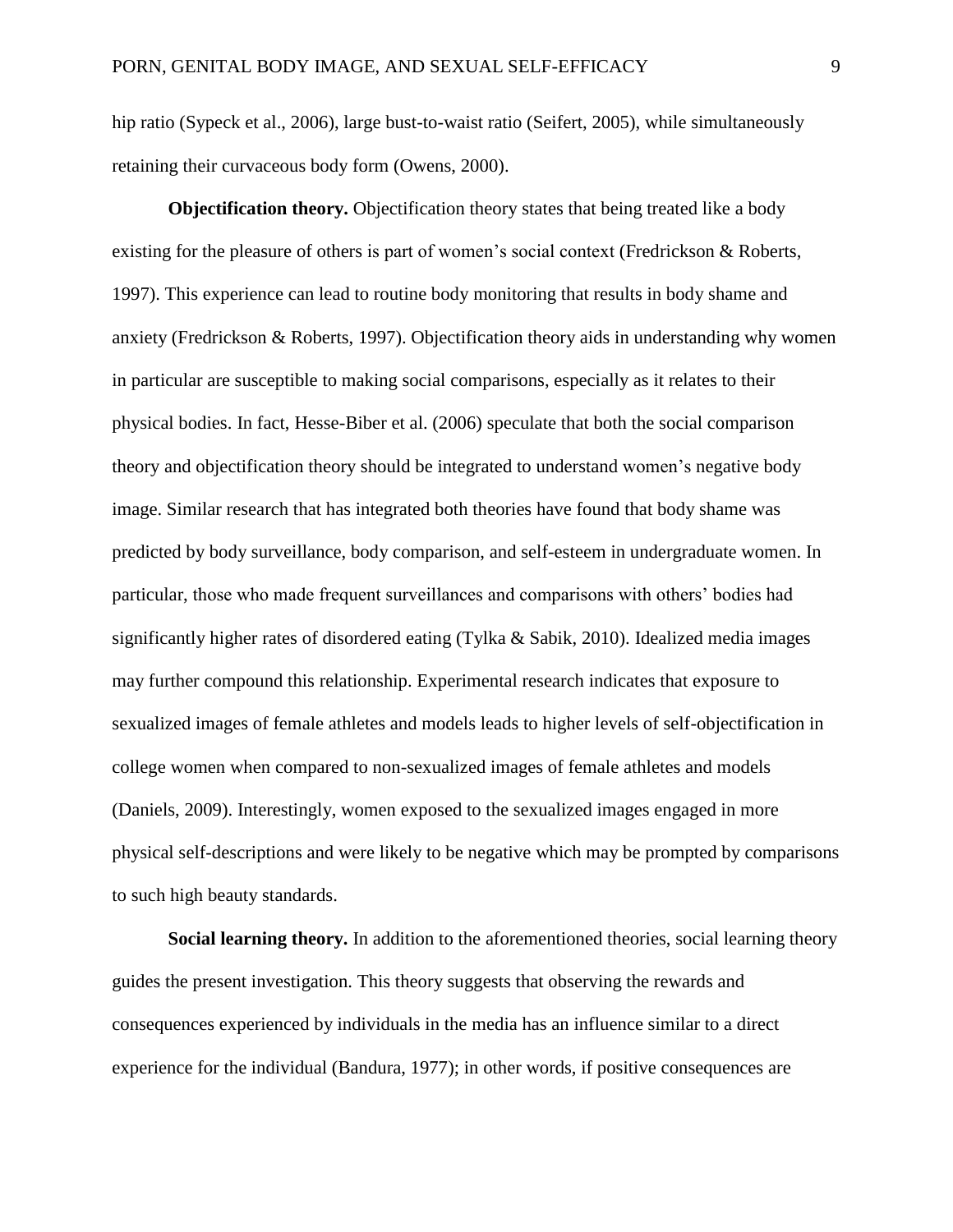witnessed for particular sexual acts it leads to an increased probability that porn users will emulate those behaviors, or outcome expectancies (Bandura, 2001). Expectations about rewards act as reinforcers of behavior which is of particular importance when examining the impact of porn given it tends to be portrayed in a positive context (Hogben et al., 1998). It is important to note that if personal sexual morals (i.e., liberal-conservative ideology) are incongruent with what is depicted in SEM then it is less likely that sexual scripts will be acted on (Wright, Bae, & Funk, 2013). Wright et al. (2013) investigated the predictors and correlates of online pornography consumption in a nationally representative sample. Results were consistent with the social learning theory; porn users were more likely to engage in behaviors associated with pornography (e.g., sexual permissiveness) if it was consistent with sexual morals and if it would result in positive consequences. Thus, through social learning, those who watch online SEM may incorporate the behaviors viewed into their own sexual scripts if congruent with morals (Hogben & Byrne, 1998) while simultaneously making comparisons between the performers' sexual proficiency and physiques with their own (Morrison, Ellis, Morrison, Bearden, & Harriman, 2007). Yet the images and behaviors portrayed in internet pornography are far from the sexual lives of most and this discrepancy may have an impact on the esteem of SEM users (Braithwaite et al., 2015).

#### **Review of the Effects of Internet Pornography**

Given the high prevalence of pornography use among millenials, it's important to note that exposure to SEM may be unintentional or accidental. An Australian study found that threequarters of a representative sample of teenagers between the ages of 16-17 had accidently stumbled upon pornography online (Flood, 2007). Similarly, a study by the Kaiser Family Foundation (2001) found that 70% of youth (15-17 years old) in the U.S. had unintentionally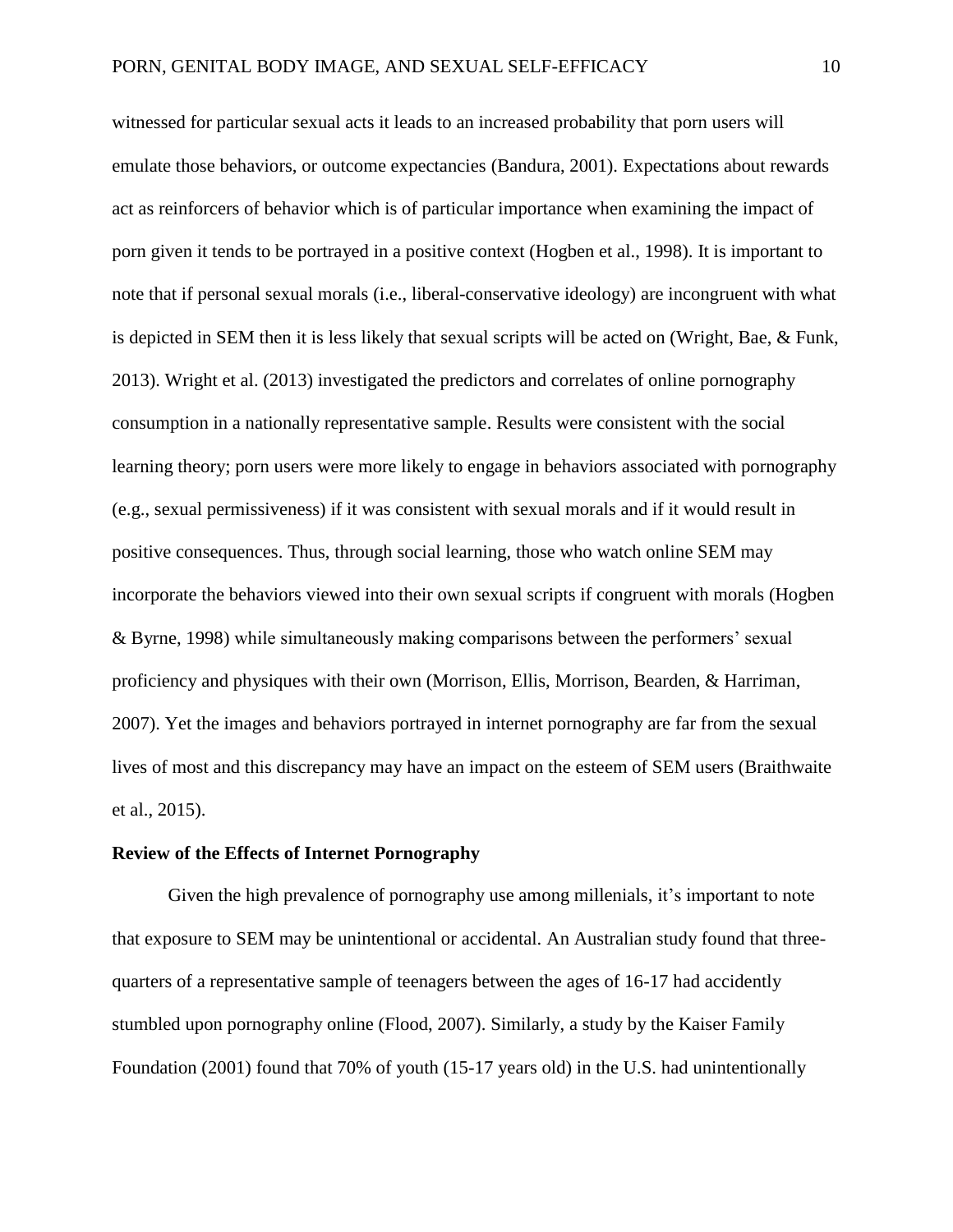been exposed to online SEM, with 9% reporting very frequent occurrences. Despite the unintentional nature of some exposure, most youth report not being upset by the experience (Wolak, Mitchell, & Finkelhor, 2007). Additionally, slightly less than half of adolescents who have access to the internet indicate that they visit pornographic sites out of sexual curiosity (Braun-Corville & Rojas, 2009). Visiting a sexual website may be a safe method for sexual exploration, and not necessarily a sign of deviant behavior. Naturally, as youth mature physically and emotionally they may be more interested in the availability of SEM and may seek out the material. Taking into account intentional and unintentional exposure, researchers have described the consumption of online pornography to be a normative experience (Sabina et al., 2008).

However, the literature overwhelmingly links exposure to online sexual content to increases in adolescents' risk, such as not using condoms (Luder, Berchtold, Akre, Michaud, & Suris, 2011), "one-night stands" (Braithwaite et al., 2015), substance use (Carroll et al., 2008), and accelerated onset of sexual activity (Villani, 2000). Research indicates that frequent exposure to internet pornography, regardless of motivation, is related to positive attitudes towards casual sex and more sexual uncertainty (i.e., ambiguity surrounding the development of sexual attitudes and beliefs about sexual exploration; Peter & Valkenburg, 2008b). Lo and Wei (2005) investigated the link between exposure to online SEM and sexual attitudes in Taiwanese adolescents and found that exposure was related to permissive sexual behaviors and positive attitudes towards uncommitted sexual acts. In the U.S., a similar study was conducted by Brown and L'Engle (2009) in which a longitudinal analysis was used to examine the outcomes of early online pornography exposure in adolescents. Early exposure for females predicted permissive sexual norms, engaging in oral sex and sexual intercourse by the age of 14 to 16 years old, as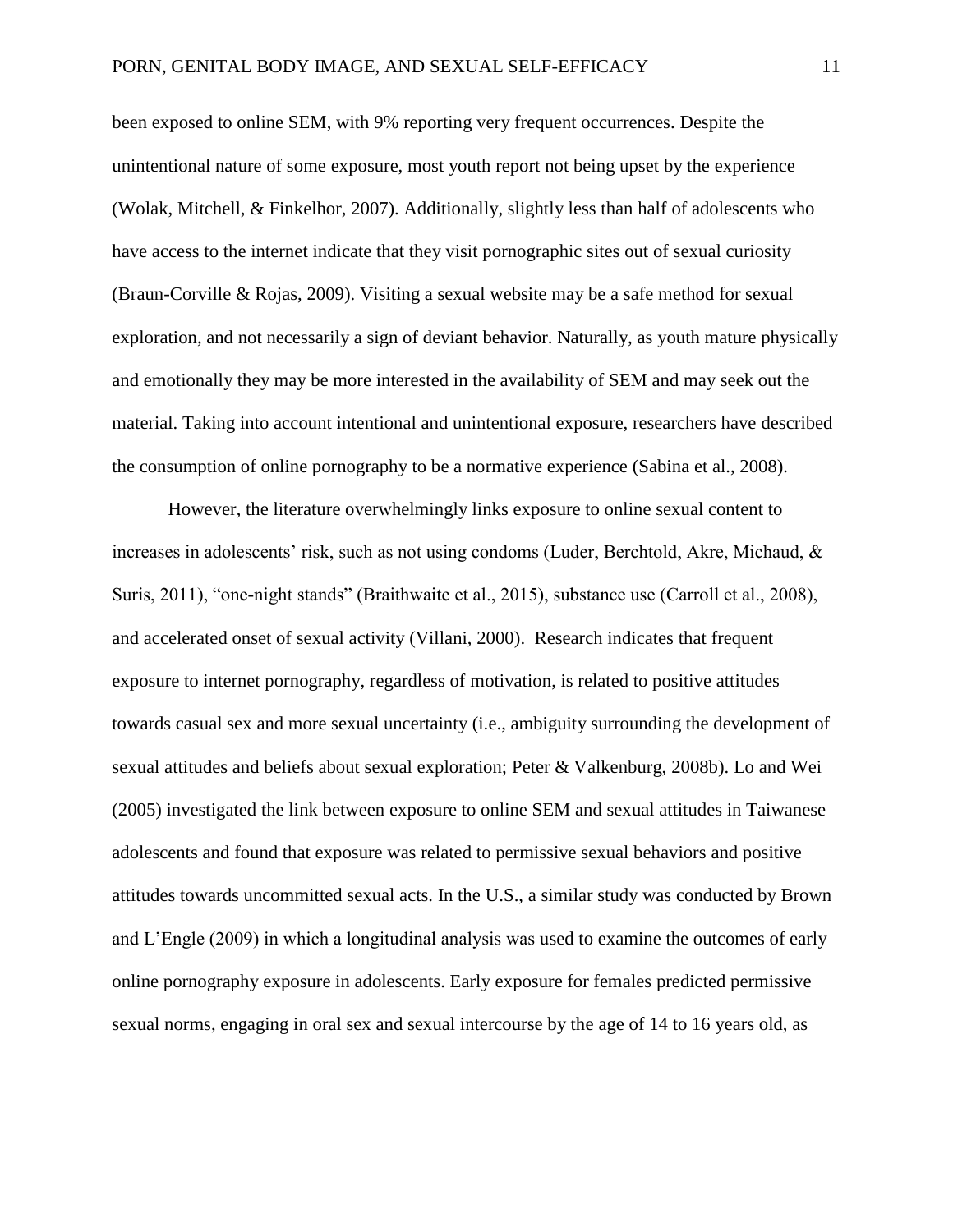well as less progressive gender roles, which has been supported by other studies (Kraus & Russell, 2008).

## *Gender-Specific Effects of Pornography Use*

There is a wealth of evidence to suggest that women are especially affected by pornography (Albright, 2008; Boynton, 1999), in that women report more negative consequences (e.g., lowered body image and increased pressure to mimic pornographic behaviors). In a Swedish qualitative study, the consequences of pornography on youth between the ages of 14 and 20 were examined in in-depth interviews and focus groups. The authors found that the women expressed more restrictive and hesitant feelings towards online SEM (Lofgren-Martenson et al., 2010). Correspondingly, Johansson and Hammaren (2007) surveyed 1,331 young adults and concluded that there is a trend to suggest that women are doubtful and ambivalent about internet pornography and its effects on their behaviors. Perhaps the participants' ambivalence stems from the criticism that pornography is produced specifically for a male target audience. This may be expected given that studies have found that approximately 88% and 49% of popular pornographic videos utilize physical (e.g., gagging) and verbal aggression (e.g., name-calling), respectively, towards women (Bridges, Wosnitzer, Scharrer, Sun, & Liberman, 2010; Cowan, Lee, Levy, & Snyder, 1988). Perpetrators of aggression are overwhelmingly men and the targets are typically women. Therefore, it is not surprising that most pornography research takes a harms-based perspective that frames exposure to SEM as resulting in negative behavioral and psychological impacts, with little attention paid to whether or not it may have positive influences (Ciclitira, 2002). It is noteworthy to mention the argument McKee (2005) makes regarding how *consent* is the key component when examining violence in sex acts and receiving or causing pain does not constitute violence in the context of pornography.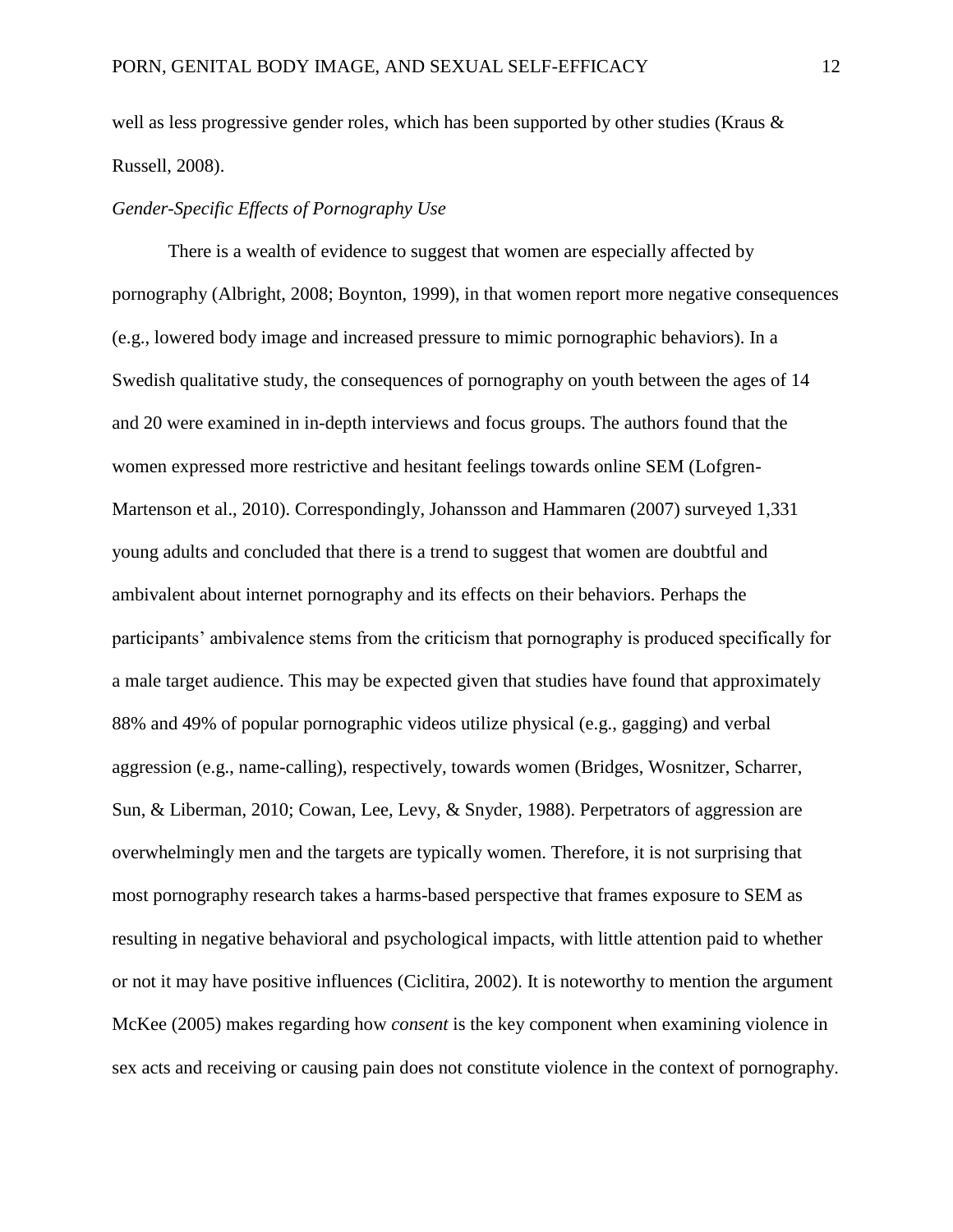With regards to female bodily objectification*,* studies indicate that youth who are frequently exposed to internet pornography are more likely to perceive women as objects, with no difference between males and females (Peter & Valkenburg, 2007; Peter & Valkenburg, 2009). The objectification of women may be further complicated by the tendency for some adolescents to interpret internet pornography as realistic. Due to the nature of pornographic scripts, consumers may incorporate behaviors that encourage the treatment of women as objects (Tylka & Van Diest, 2015). However, a Dutch study of 471 adolescents found that perceived realism of the material and gender actually mediates the relationship between exposure and recreational attitudes toward sexual intercourse, suggesting that SEM exposure and gender are not directly related to these attitudes (Peter & Valkenburg, 2006b). Specifically, male youth were found to use internet SEM more than females, leading to higher perceived realism and perceived utility of pornography (Hald et al., 2008; Peter & Valkenburg, 2010). Indeed, a study conducted by the same authors demonstrated that the more sexual experiences a female adolescent had the less likely she was to consume pornography; this relationship was not demonstrated among male adolescents (Peter & Valkenburg, 2006a). Thus, it is highly possible that SEM material does not affect females to the same extent as it does for males. In turn, young women may be predominantly incorporating their own attitudes and behaviors towards sexual activities as opposed to integrating pornographic scripts.

The gender disparity is further illustrated by Carroll et al. (2008) who found that 87% of men consume internet pornography compared to 31% of women in a sample of 813 college students recruited from six universities around the US. Yet, acceptance of pornography among women was about one half (49%) and was a stronger correlate with cigarette smoking, binge drinking, alcohol use, and permissive sexual behaviors than was actual pornography use.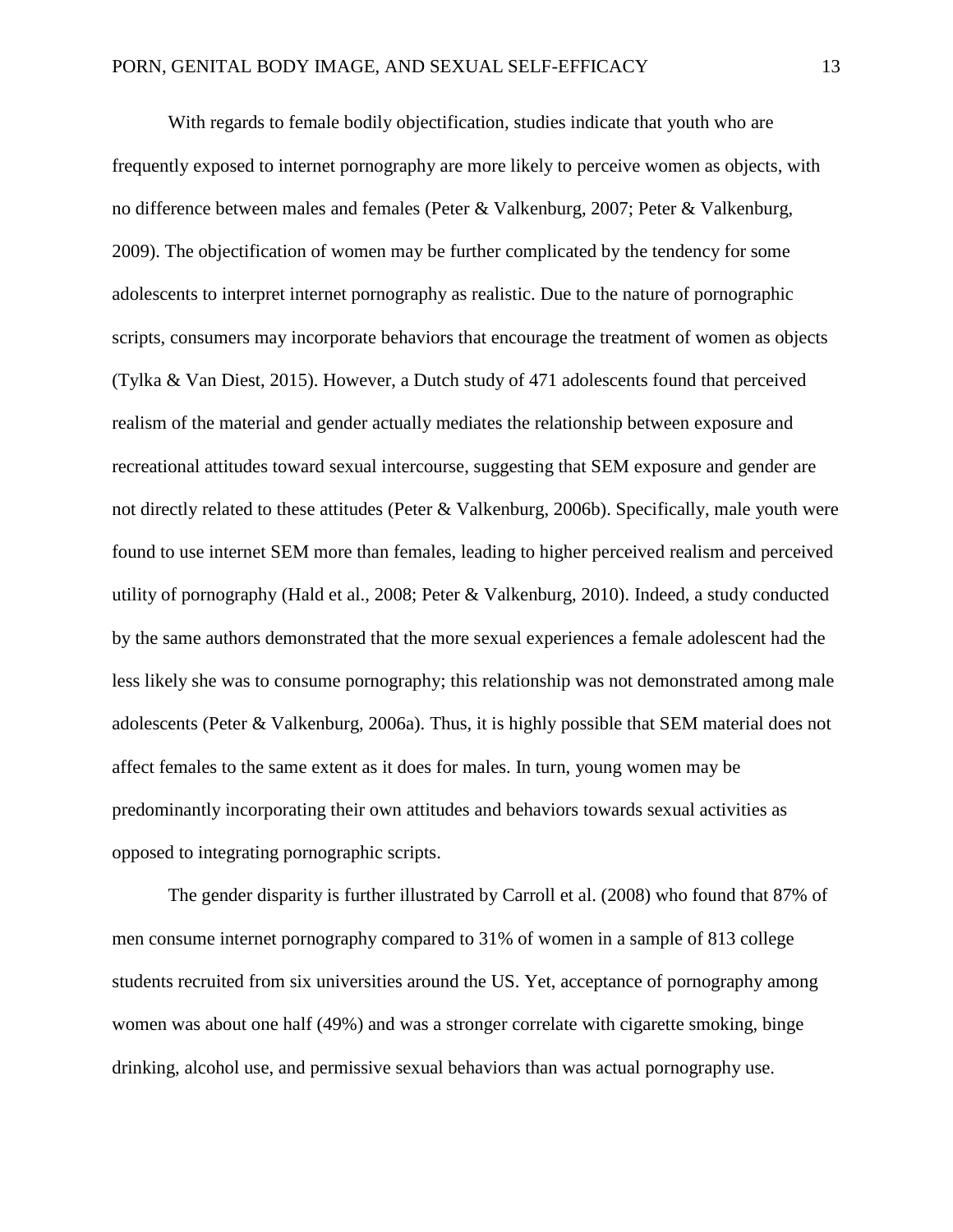Interestingly, the authors found that acceptance was as strongly correlated to adolescents' risky sexual attitudes and behaviors as was their use of internet SEM. Other studies indicate that 1/3 of young women who do consume pornography report an impact on their sexual behavior (e.g., engaging in anal sex; Rogala & Tyden, 2003). Braun-Corville and Rojas (2009) investigated whether frequency of exposure was associated with this impact. Results suggest that the more frequently female adolescents visit pornographic websites, the more likely they will exhibit sexually permissive attitudes and engage in risky sexual behaviors (e.g., using drugs or alcohol during sex, sex with multiple partners). Frequency of consumption is also related to stronger interest in sex and more frequent sex-related thoughts (Peter & Valkenburg, 2008a). It is interesting to note, however, that sexist thoughts in particular have an inverse relationship with pornography use. That is, individuals who consumed internet SEM often displayed less sexist attitudes (Garos, Beggan, Kluck, & Easton, 2004).

While the literature is mixed regarding the outcomes and associations with consuming online SEM, there does appear to be a greater tendency for women to be more critical and less accepting of it (Albright, 2008). When examining the perceptions of college students regarding porn stars, common stereotypes were largely inaccurate (e.g., underestimation of work enjoyment, level of self-esteem, and having unprotected sex; Griffith, Hayworth, Adams, & Hart, 2013). Furthermore, Boynton (1999) analyzed discourse among 30 undergraduate females regarding images in 10 pornographic magazines aimed at a heterosexual male audience. The main finding that emerged was that participants discussed the images in a hostile manner, as well as acknowledged that they were not physically comparable to the models (i.e., not capable of reproducing similar body images; e.g., "I'd kill to have a body like that"). This may be applicable to internet pornography; Tsujimura et al. (2012) investigated eye-tracking in sexual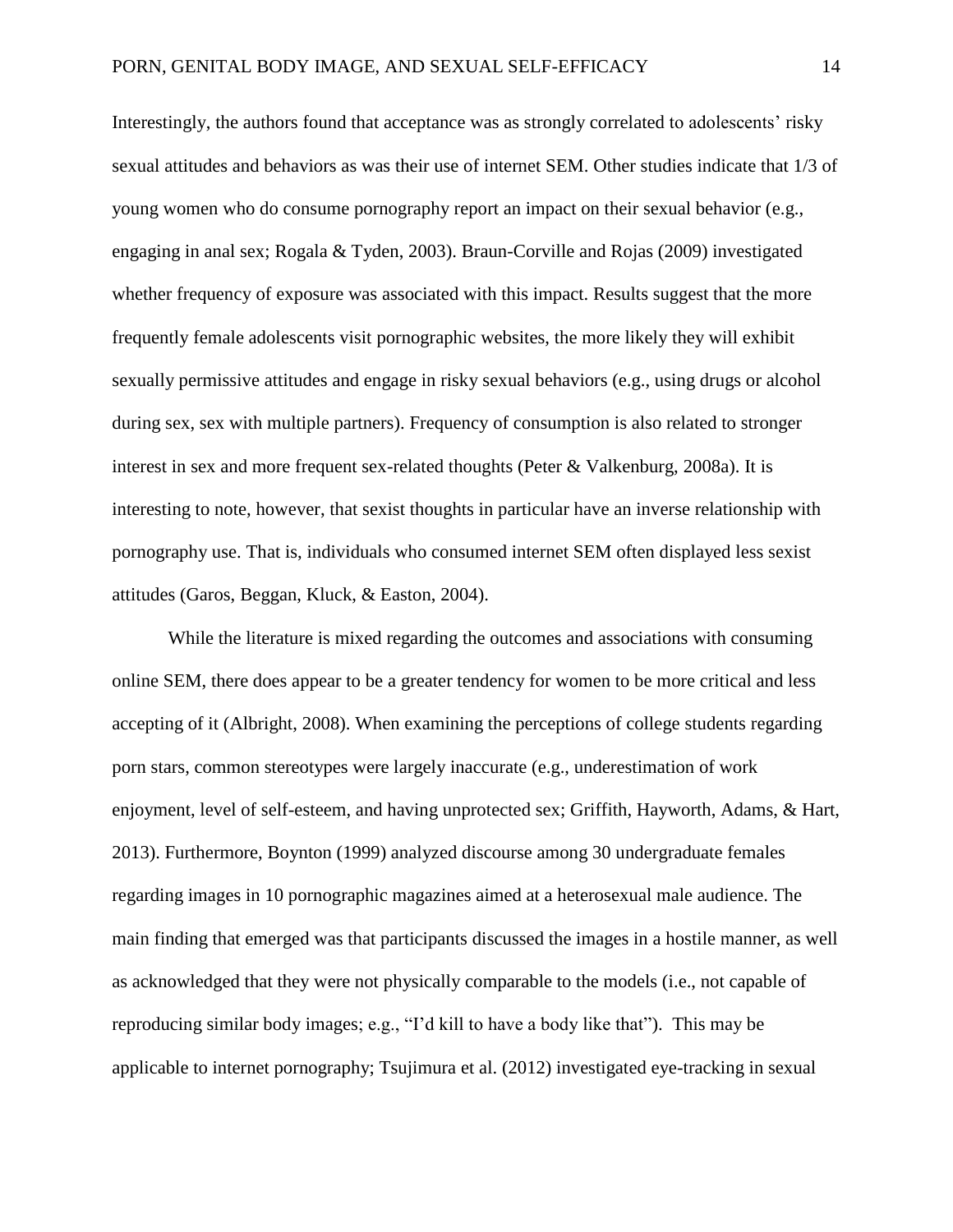videos depicting intercourse and found that women viewed the women performers for a significantly longer duration than the male performers. The possibility exists that despite generally having more negative attitudes towards pornography, young women nonetheless compare themselves physically to female pornographic performers. The social comparison theory supports the notion that if individuals do not have an objective, non-social means of evaluating their behavior and thoughts it will lead to self-comparisons with others' abilities and opinions, especially to those who are perceived as better off (Festinger, 1954).

There is evidence to suggest that appearance-focused social comparisons by women have a negative impact on body satisfaction and weight-related thoughts (Leahey, Crowther, & Michelson, 2007). Specifically, women with high body-dissatisfaction engage in more appearance-focused comparisons with women perceived as "more attractive" when compared to women with low body dissatisfaction. Yet regardless of the level of body esteem, exposure to individuals who are believed to be more attractive is associated with decreases in body satisfaction and increases in negative affect (Leahey et al., 2007). A majority of the literature in the area of pornography emphasizes these negative associations (Johansson & Hammaren, 2007; Manning, 2006; Shaw, 2010). Albright (2008) conducted an exploratory study of over 15,000 participants in the U.S. which revealed that sexual intercourse between married couples is likely to decrease as a result of women's perception that their partner views their body negatively after consuming pornography.

Pornography use of one's partner appears to be a high risk factor for negative selfevaluations (Stewart & Szymanski, 2012; Tylka & Van Diest, 2015). In one study women reported a deterioration of sexual relations, feeling betrayed, and reappraising the relationship when their partner's involvement in pornography was discovered (Bergner & Bridges, 2002).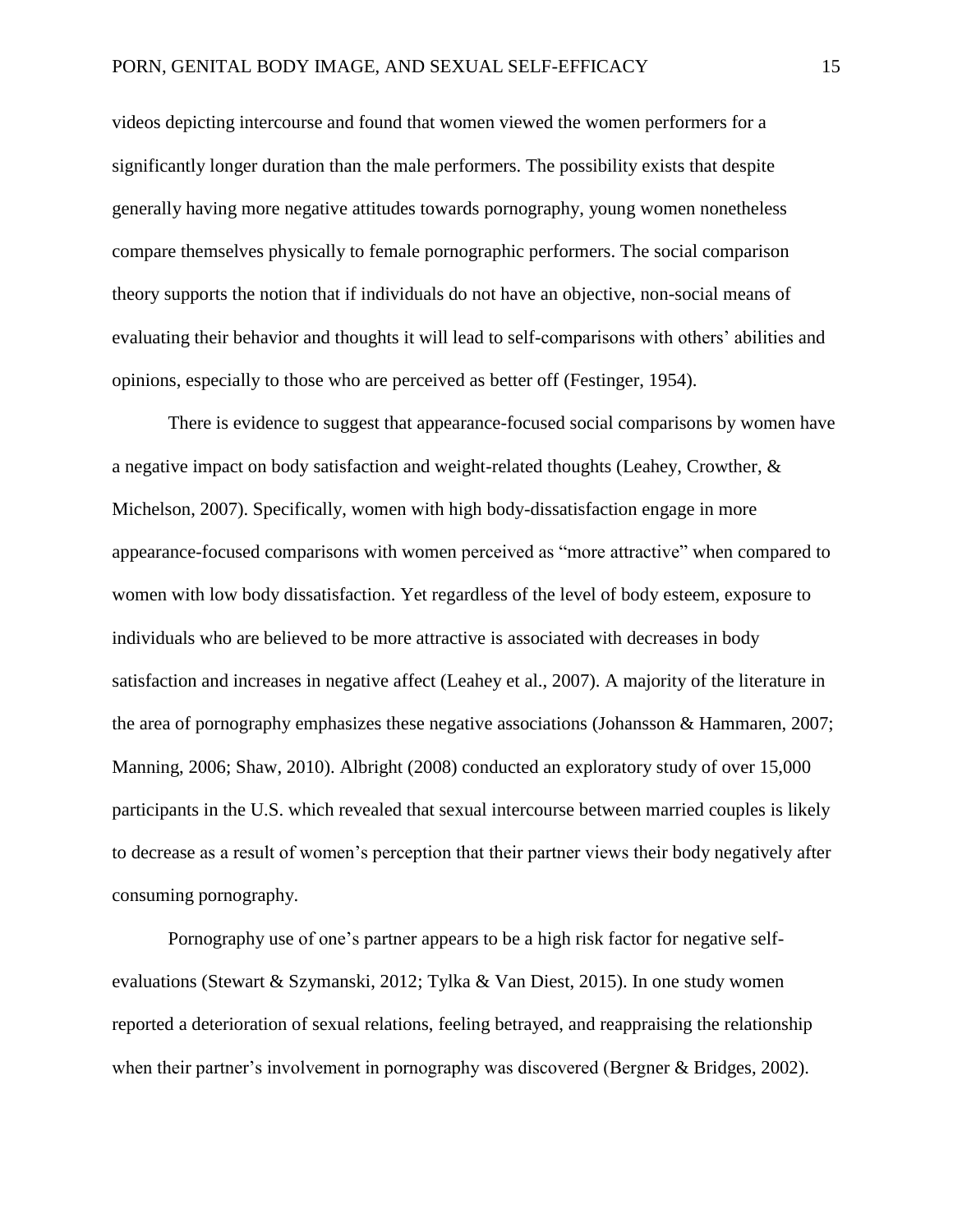Shaw (2010) examined the impact of online pornography on the lives of 32 women through interviews and found beliefs surrounding their partner's dissatisfaction with them, beliefs that porn was perpetuating negative views about women, and the belief that their feelings of discomfort were not legitimate enough to bring up. Research shows that these may be legitimate concerns however, considering men report being more critical of their partner's body and being less interested in sex after viewing online SEM (Albright, 2008). Not surprisingly, more perceptions of problematic pornography use of the partner has been found to be negatively correlated with self-esteem, relationship quality, and sexual satisfaction (Stewart  $\&$  Szymanski, 2012). These findings may explain why one of the strongest predictors of internet pornography consumption is lack of a happy marriage (Stack, Wasserman, & Kern, 2004).

Yet, there may be a distinction between impacts of personal pornography consumption versus a partner's pornography consumption. Morrison (2004) found a positive correlation when examining *personal* online porn consumption and sexual esteem in female undergraduate students. Self-esteem is considered a global construct that encompasses sexual self-concept, which refers to an individual's perceptions of themselves as a sexual human being and includes sexual esteem (Rostosky, Dekhatyar, Cupp, & Anderman, 2008). Rostosky and colleagues (2008) suggested that adolescents with higher self-concept predicted positive beliefs about their ability to handle a sexual experience well. However, the relationship between online SEM use in adolescence and sexual self-efficacy has not been researched. As previously mentioned, Peter and Valkenburg (2008b) examined the relationship between exposure to online pornography and sexual certainty in 2,343 Dutch adolescents aged 13-20 and found that exposure was associated with greater uncertainty. Sexual certainty and self-efficacy both appear to be important components of an adolescent's sexual self, but research suggests that they are distinct concepts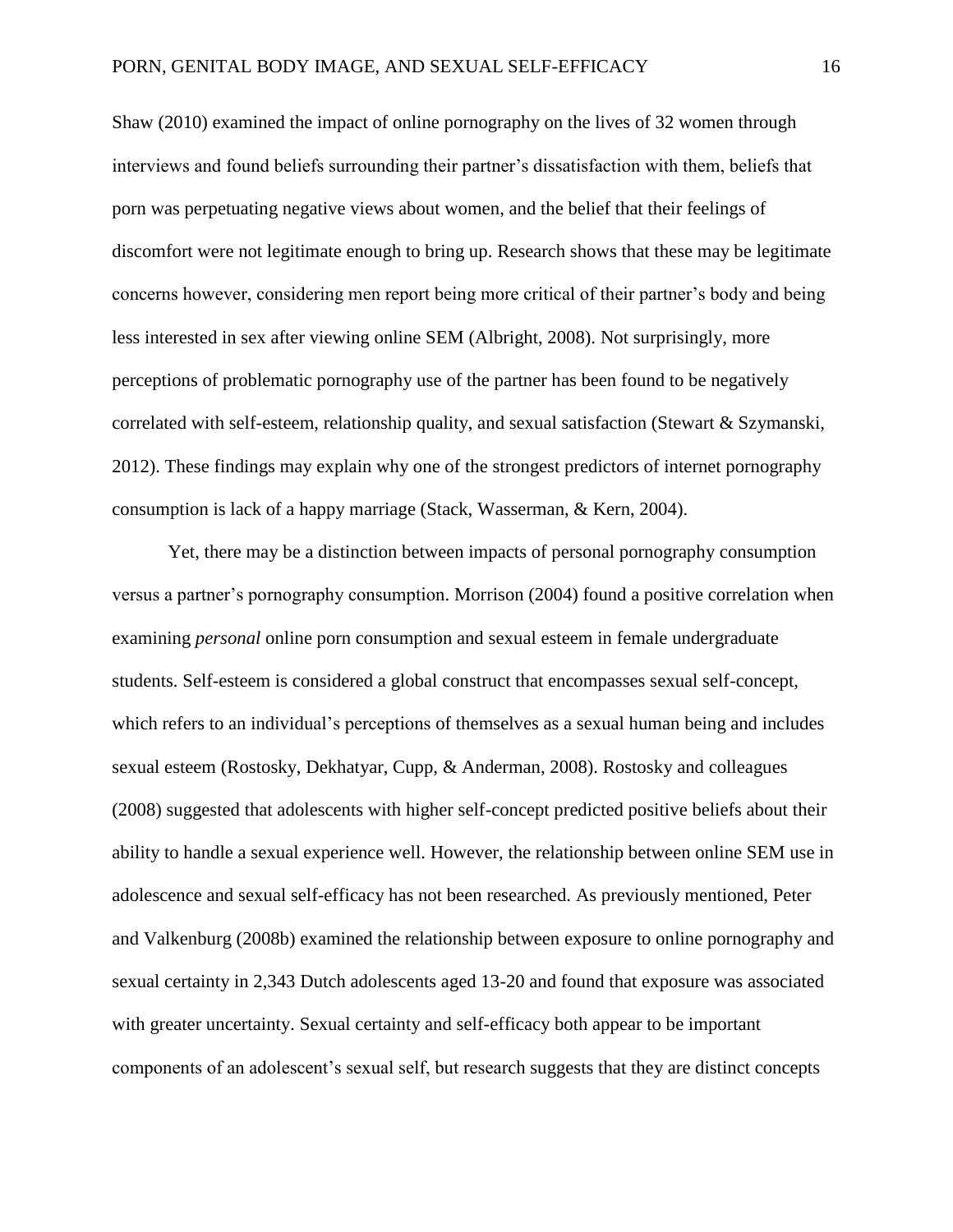that should be investigated independently to get a more encompassing understanding of young adults' sexuality (Peter & Valkenburg, 2008b).

Similarly, limited research is available regarding online pornography use and genital body image. What is known is that college women have more negative genital perceptions when compared to men for both their own and their partner's genitals (Reinholtz & Muehlenhard, 1995). Indeed, when examining college female's discourse regarding their genitals, themes of dirtiness emerged, especially when discussing intercourse during menstruation. The authors noted that the women discussed their genitals with strong language often depicted by descriptions of excess and need (Fahs, 2014). Given what is known about the social comparison theory it would be rational to assume a negative association between genital body image and exposure to online SEM. Morrison et al. (2007) found a significant inverse relationship between internet porn and genital esteem in a sample of 188 college men. These findings are inconsistent with a study Morrison and colleagues (2004) conducted prior that indicated that exposure to SEM was not a significant correlate of genital self-image in men or women. A supplementary analysis revealed that greater levels of genital esteem for females is associated with greater consumption of online pornography.

#### **Current Study and Hypotheses**

In sum, only a few studies have examined the relationship between exposure to online pornography and sexual self-efficacy and genital body image in young adults, and current research findings are inconsistent. More specifically, there is limited understanding regarding how exposure to pornography affects the genital body image and sexual self-efficacy of youth; this is particularly important when examining women who report the most negative impacts. No studies to date have utilized an experimental design to examine the impact of online SEM on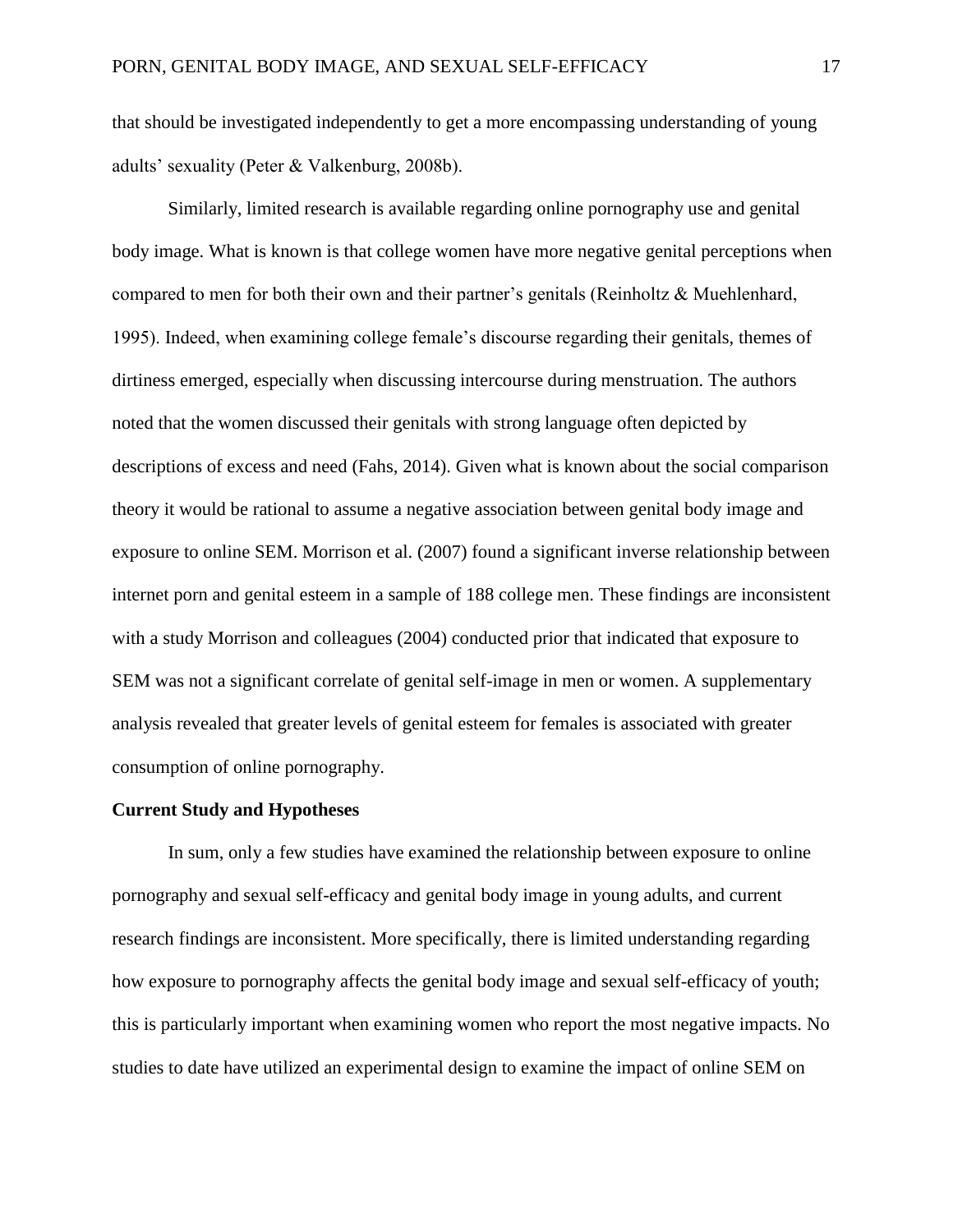these variables, and filling this gap in the literature is important considering the potential harmful effects it may have on the sexuality of young adults. The primary purpose of this study is to investigate the impact porn may have on genital body image and sexual self-efficacy during early adulthood. During this time period of development, acquiring and maintaining a positive perception of one's own sexuality is key to learning healthy sexual practices; therefore, these constructs are important for further investigation. Based on previous research and theoretical models, it was hypothesized that the genital body image will be poorer in the group exposed to SEM with depictions of genitals compared to the groups exposed to non-genital SEM and no SEM. Additionally, it was expected that sexual self-efficacy would be poorer in the groups exposed to the genital SEM condition and non-genital SEM condition, but not the control condition.

#### **Method**

#### **Participants**

The participants were 90 female undergraduate students from a small, Midwestern US university. The ages of the participants ranged from 18 to 36 (*M =* 20.91; *SD =* 2.95). Overall, 74.4% were Caucasian, 6.7% were African American, 10% were Asian American, 4.4% were Latina/x, and 4.4% indicated that they were multiracial or of another ethnicity. With regards to sexual orientation, the sample consisted of 87.8% of participants identifying as heterosexual, 4.4% identifying as gay or lesbian, 5.6% identifying as bisexual or pansexual, and 1.1% identifying as asexual. No participants were excluded due to missing data or other confounds. For a complete description of the participants' demographic characteristics, please see Table 1. **Measures**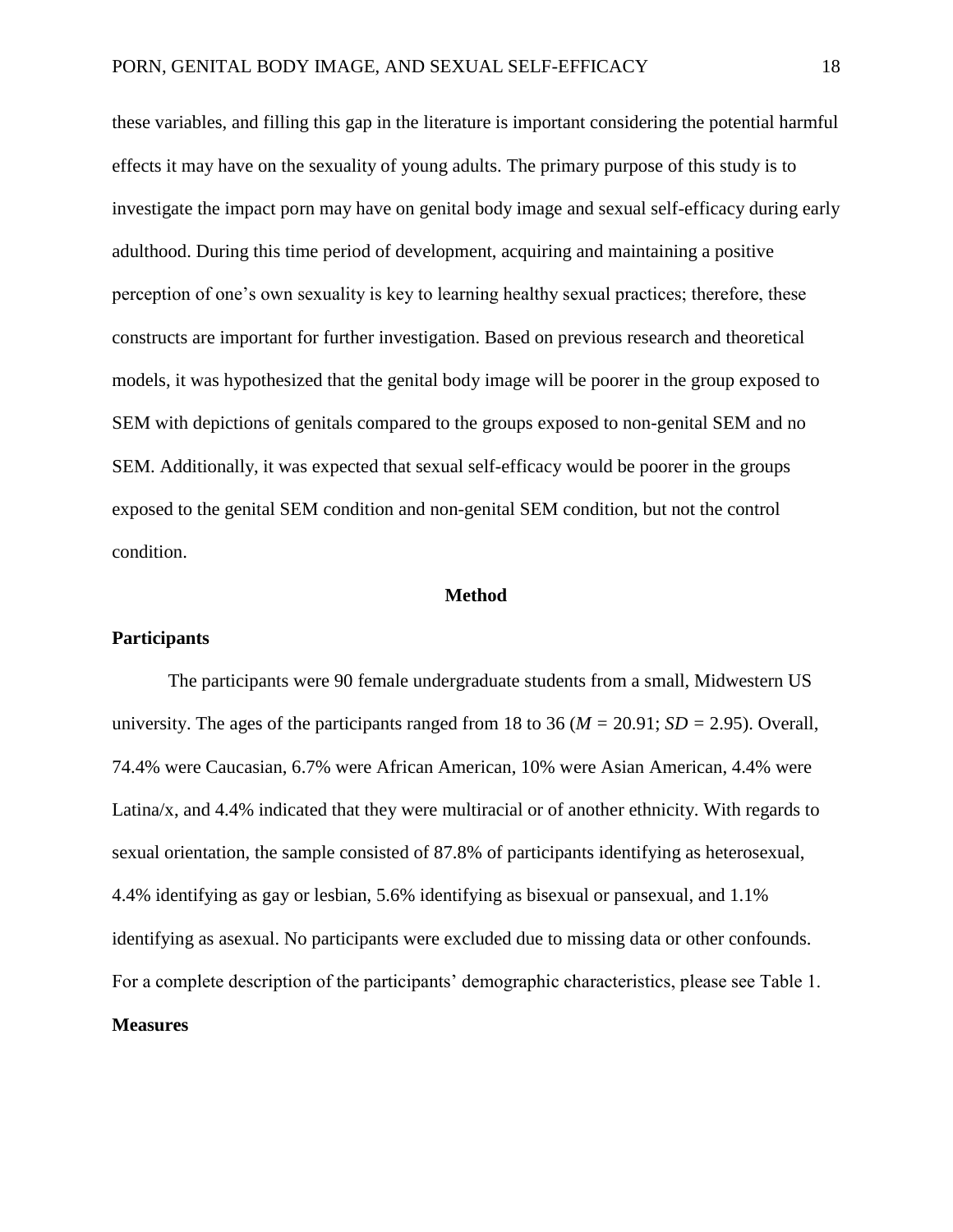The Female Genital Self-Image Scale (FGSIS; Herbenick & Reece, 2010) is a 7-item self-report measure designed to examine women's genital self-image. Items are scored on a 4 point Likert scale with the anchors *strongly disagree* and *strongly agree*. Item scores are averaged to yield a total score between 1 and 4, with higher scores indicating greater levels of genital self-image. Herbenick and Reece found female genital self-image was positively correlated with women's sexual function. The scale has been shown to have good internal consistency ( $\alpha$  = .88) and construct validity (Herbenick & Reece, 2010). A sample item is *I am satisfied with the appearance of my genitals*.

The Sexual Self-Efficacy Scale for Female Functioning (SSES-F; Bailes, Creti, Fichten, Libman, & Brender, 1998) is a self-report questionnaire, with 37 questions scored on a continuous rating scale from 10 *(quite uncertain)* to 100 *(quite certain)*. Scores are averaged over all items to yield a total score between 0 and 100, with higher scores indicating greater levels of sexual self-efficacy. Specifically, the woman's confidence in being able to engage in certain sexual activities is being measured. The instrument includes the following subscales: Interpersonal Orgasm, Interpersonal Interest, Desire, Sensuality, Individual Arousal, Affect, Communication, Body Acceptance, and Refusal. Internal consistency coefficient for each of the eight subscales ranged from  $\alpha$  = .70 to  $\alpha$  = .87. Overall, internal consistency for the test was high (α = .93). A sample item is *In general, feel good about your ability to respond sexually.*

#### **Materials**

A pornography video from a popular adult website, Pornhub.com, was edited into two three-minute clips to create two conditions in the experiment; the first condition depicted female genitalia, and the second condition did not. Specifically, the genital condition showed the anatomies of the vulva to be small, including the labia, mons pubis, clitoris, and vaginal opening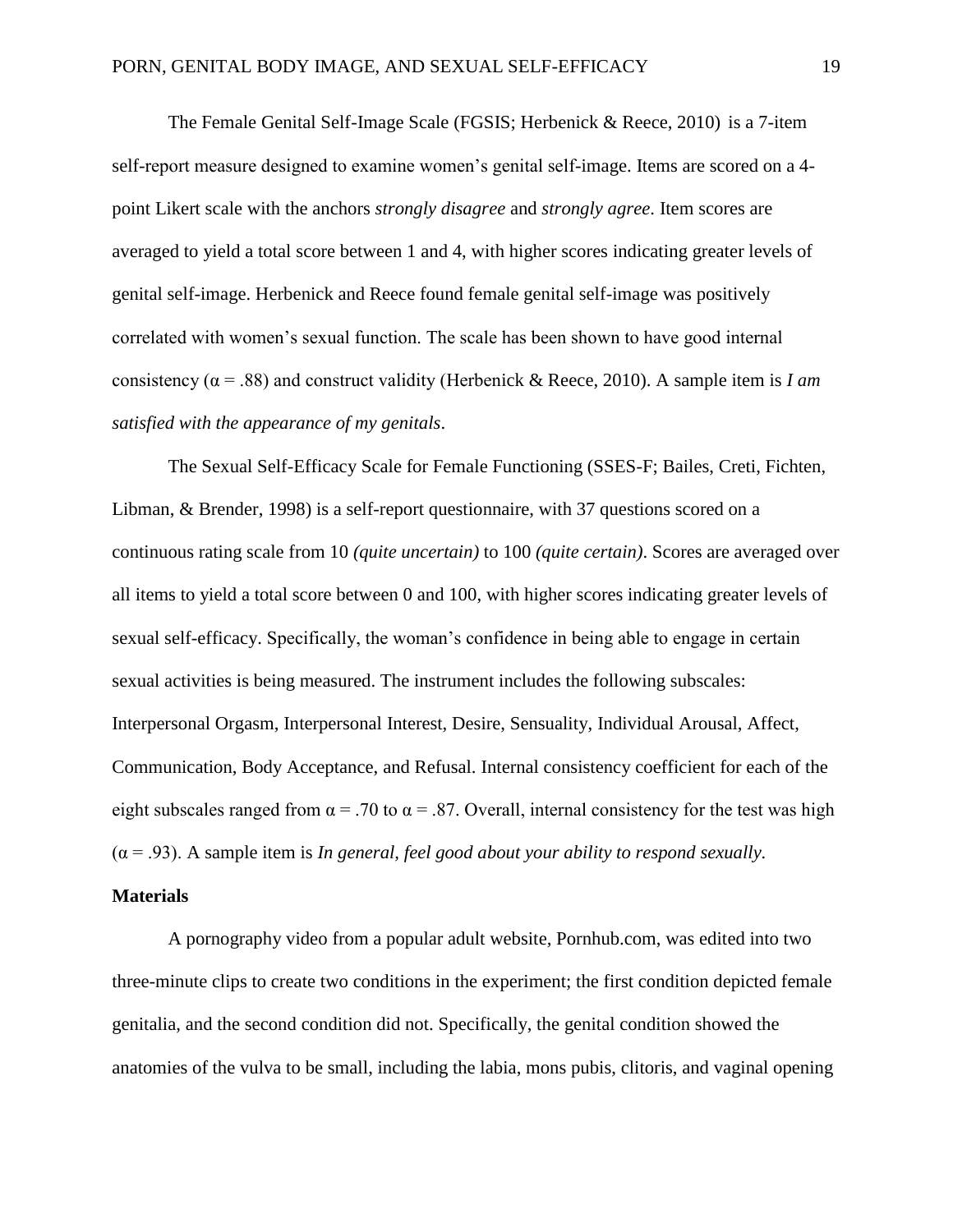which may not be representative of female genitalia. Additionally, there was neither pubic hair present nor discoloration present in any areas of the vulva. Both clips portrayed two professional Caucasian adults (male and female) nude performing consensual vaginal-penile sexual intercourse in a private, indoor setting. Some of the positions enacted by the performers would be considered unrealistic for the average individual engaging in sexual practices. For instance, one of the sexual positions involves the female performer lying on her stomach with her legs closed while the male performer straddles and penetrates her simultaneously. Other sexual characteristics of the performers may also not be representative of typically occurring bodies (e.g., large penis, large breasts) or sexual behaviors (e.g., moaning loudly continuously without taking vocal breaks). A control video condition was included that depicted a neutral nature scene of butterflies and flowers in the wild.

#### **Procedure**

All procedures were approved by the Minnesota State University Institutional Review Board (see Appendix A), and data was collected between December 2015 and March 2016. In a private laboratory setting, each participant was randomly assigned to view one of three 3-minute video clips and then asked to complete a battery of measures. A deception component was introduced to reduce the transparency of the experiment, which entailed presenting the study as a memory test (as used in Sprankle, End, & Brentz, 2012). Specifically, participants were informed that their memory regarding the assigned clip would be measured after a short latency period had passed. During the latency period, participants were instructed to complete a battery of questionnaires for "other research studies" which included: a demographics form, Female Genital Self Image Scale, Sexual Self-Efficacy Scale for Female Functioning, Positive and Negative Affect Scale (PANAS), and a bogus 5-item memory quiz. The PANAS was considered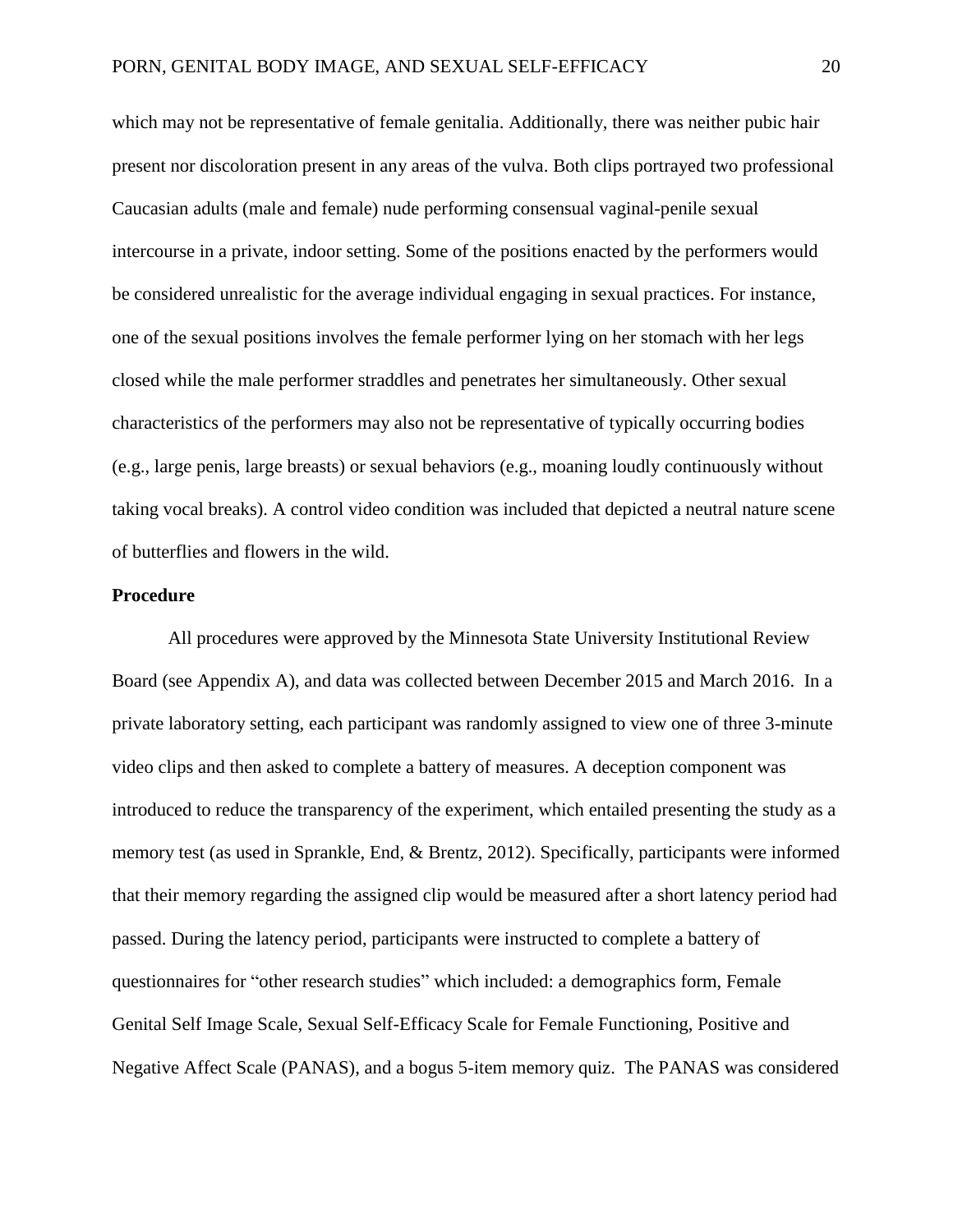a "filler" questionnaire to prevent participants from accurately determining the study's objective. The battery of surveys took approximately 20 minutes to complete.

After all tasks were completed participants were thoroughly debriefed. The debriefing included explaining the true purposes of the experiment and the reasons why deception was necessary for this study.

#### **Results**

The average scores for the FGSIS in the current sample (i.e.,  $M = 2.99 - 3.10$ ,  $SD = .40$ -.50) are comparable to that of the general population (i.e., 3.04; Herbenick et al., 2010). In contrast, the average score for SSES-F in the current study appeared to be slightly lower (i.e., *M*  $= 74.49$ , *SD* = 16.83) than that of a representative sample of U.S. females (i.e., *M* = 85.3, *SD* = 22.58; Hoyt, 2013). There are limitations to comparing the variable means for the current study to the means of other research studies due to potential quantitative differences in populations or utilizing only part of a measure. A MANOVA was conducted using genital body image and sexual self-efficacy scores as the dependent variables and the clip conditions as the independent variables, Wilk's  $\lambda = .97$ ,  $F(2, 87) = .73$ ,  $p = .57$ , partial eta squared = .02. The non-significant finding indicates that group membership (i.e., genital, non-genital, or control conditions) did not have a significant effect on genital body image or sexual self-efficacy in this sample of young college females. In fact, the genital body image and sexual self-efficacy scores were slightly higher in the genital condition when compared to the controls, which was unexpected. This discrepancy was also observed between the genital and non-genital conditions; however, investigations between these conditions were exploratory. Thus, neither hypothesis was supported by our findings. For a description of the mean scores, see Table 2.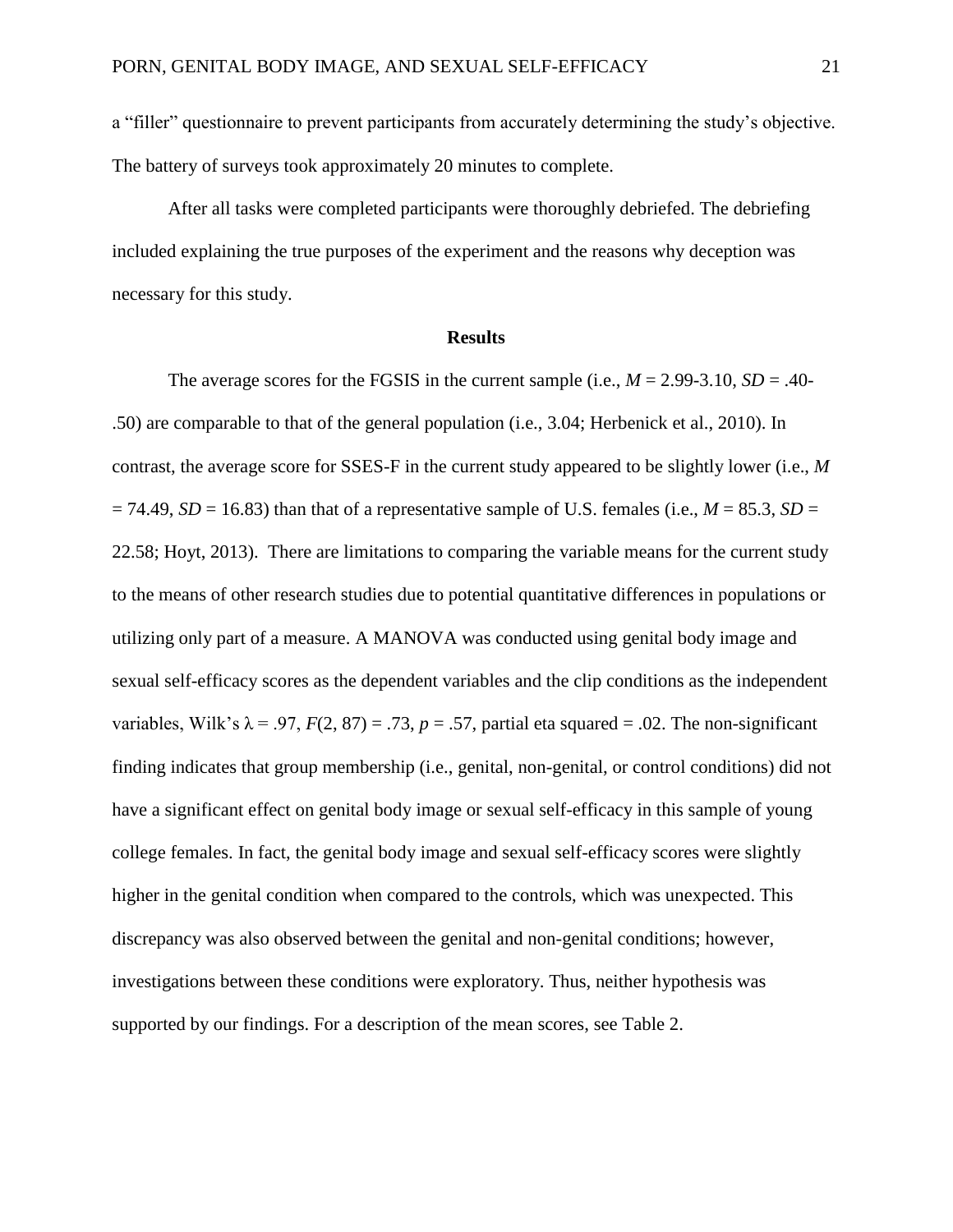#### **Discussion**

This study is the first to investigate the impact of pornography on genital body image and sexual self-efficacy using an experimental design. Findings indicated that whether or not participants were exposed to online pornography did not impact their genital body image or sexual self-efficacy. When the results are examined within the parameters of the sexual scripting and social comparison theory there appears to be little support for them. In accordance with these frameworks it was presumed that harm, and even danger (Flood, 2009), would be associated with exposure to online SEM among young adults. The findings are inconsistent with a majority of pornographic research studies that argue risk of harm, including decrements to genital body image and sexual self-efficacy, is evident when online pornography is consumed. Owens (2012) conducted a large literature review to investigate the impact of online pornography on the sexuality of adolescents and largely described negative effects and associations regarding exposure. Yet, the inability to establish an impact from online pornography on levels of genital body image and sexual self-efficacy of participants contradicts the harms-based perspective of pornography.

On the contrary, there is some research to suggest there are negligible, and potentially beneficial, effects of pornography. Cranney (2015) found that the relationship between online SEM use and breast-size dissatisfaction was null in a large sample of Swedish adults. Hald and Malamuth (2008) were also interested in assessing self-reported impacts of "hardcore" pornography consumption in a large representative Dutch sample; results indicated little to no negative effects and small to moderate positive effects of viewership. In particular, men experienced significantly more negative and positive affects when compared to women. This finding may be unexpected but has been supported by prior research. In a sample of 1,331 young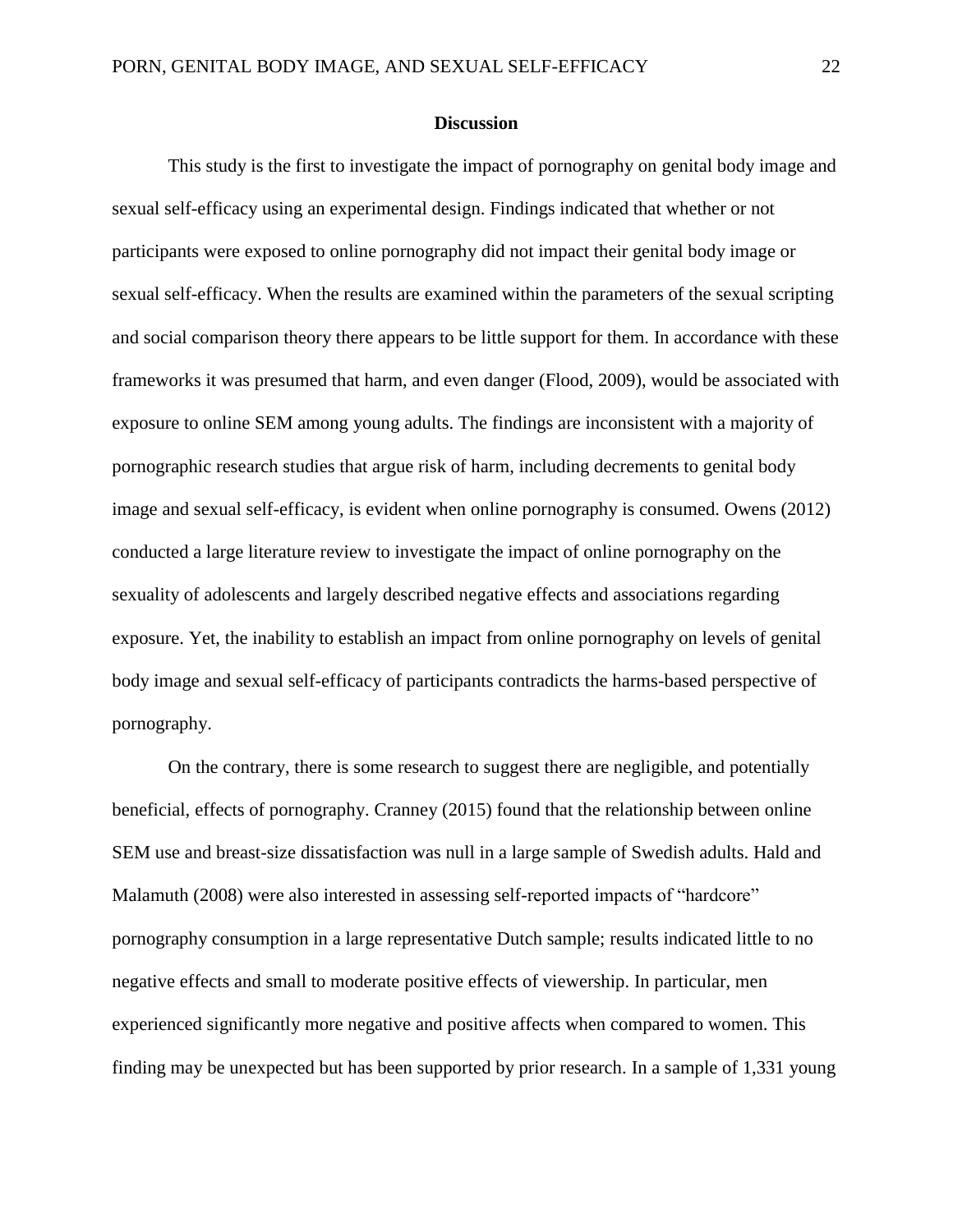adults, men were found to hold negative attitudes towards online SEM, whereas women were positively inclined and enjoyed pornography (Johansson & Hammaren, 2007) which is supported by other research (Sabina, Wolak, & Finkelhor, 2008).

Other empirical studies have found beneficial outcomes as a result of consuming pornography for females. Results from Hill's (2011) dissertation indicate that female undergraduate students who view internet pornography reported significantly less problematic eating behaviors than those who do not. Additionally, there were no group differences on depression, body image, and anxiety. Furthermore, a recent study examining the perceptions of young Canadian adults regarding the influences of online porn use in interviews revealed a wide range of beneficial outcomes. Females reported feeling increased confidence in sexual situations; consumption allowed them to reject social regulation of sexuality, as well as experiencing enhanced body image (Hare et al., 2014). Correspondingly, Stulhofer, Busko and Landripet (2010) did not find a direct effect when examining the link between early exposure to SEM and sexual socialization among 650 young Croatian men. The authors argue that pornographic research ought to shift away from examining online SEM effects as a passive one-way process but rather an expansive, complex interaction. Similarly, researchers have previously stated that perhaps the literature needs to move away from promoting media literacy to protect consumers, but rather encourage a model that allows systems of education and the media to work together in enhancing consumer knowledge (McKee, 2007).

#### **Limitations**

While this study has noteworthy findings, generalizations may not be applicable given participants are drawn from a convenience sample of college students. University students are not representative of the general population; thus, it is unknown whether similar impacts would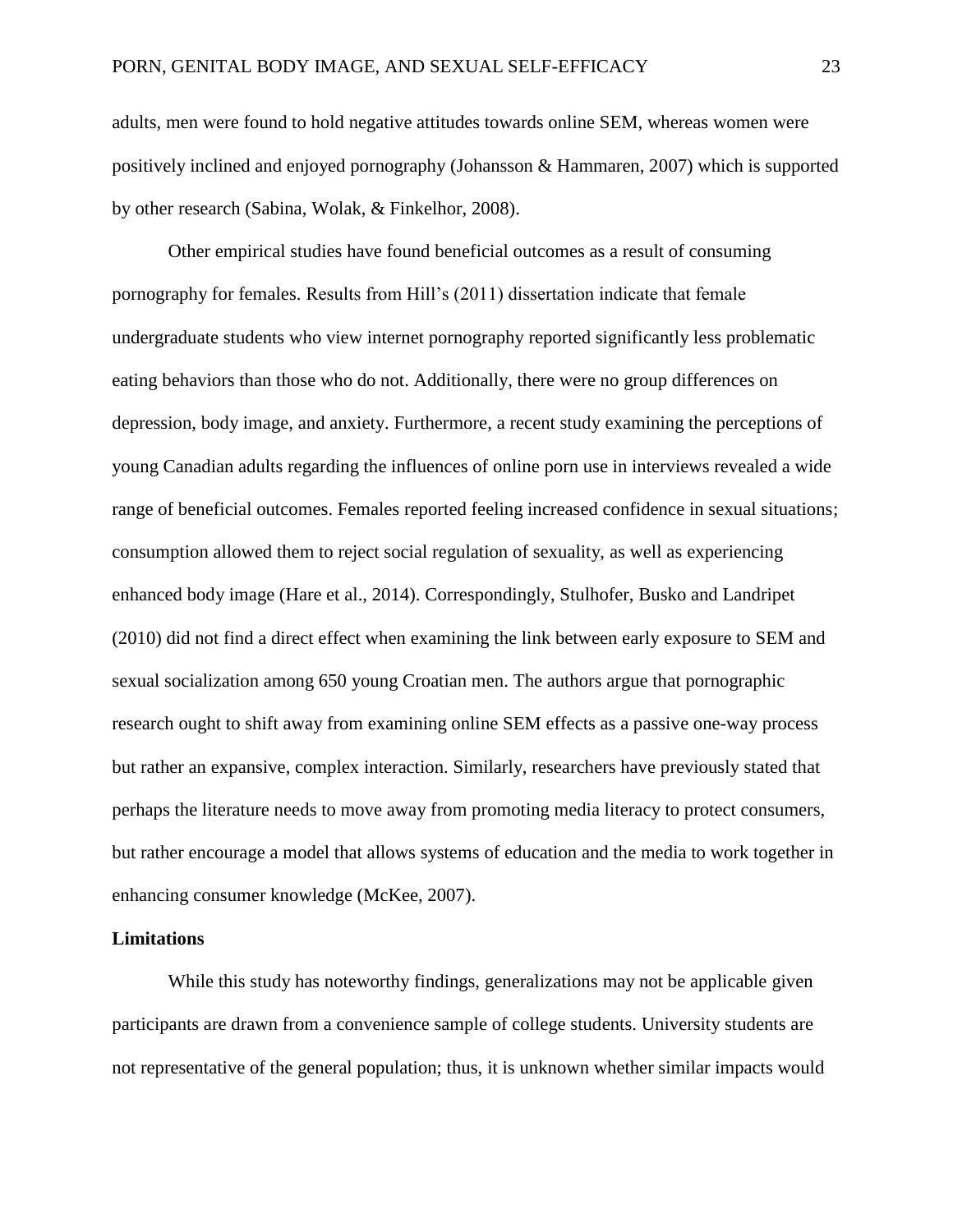be evident among women who do not attend a post-secondary institution. Additionally, the participants in this study may differ qualitatively from females not comfortable in participating in a sexual health study, so the application of the study's results to this population of females is unclear. When examining sexual behaviors and attitudes participants may not be willing to fully divulge that sensitive information; more importantly, young adults who have not done sexual exploration or engaged in intercourse may not be fully in tune with their sexual attitudes and behaviors. Moreover, the video clips used in this study may be considered short in duration and not capable of producing effects in that time period. However, other research studies have found effects after participants are briefly exposed to sexual content (Brown et al., 2005). Another limitation is that the participants may not have identified with the female pornographic performer. Social learning theory states (Bandura, 1977) that learning occurs by observing a model with whom one identifies; the motivation to identify stems from the model possessing an appealing quality that one would like to also have. If there was no motivation for participants to identify with the performer, no effects are expected to take place. If identification took place, it may be the participants felt equal or superior to the performer in comparison.

#### **Conclusion**

In sum, the results of this study suggest that brief exposure to online pornographic material does not impact levels of genital body image and sexual self-efficacy of female college students. Despite the methodological limitations, this study's designs provides data that may enhance the understanding of pornography consumption in the literature. Future research should investigate whether or not the same effects hold true for males and for individuals outside of the college setting. Additionally, negative correlations have been found between porn use and genital esteem and muscle satisfaction among gay males (Tylka, 2015), so this would also be an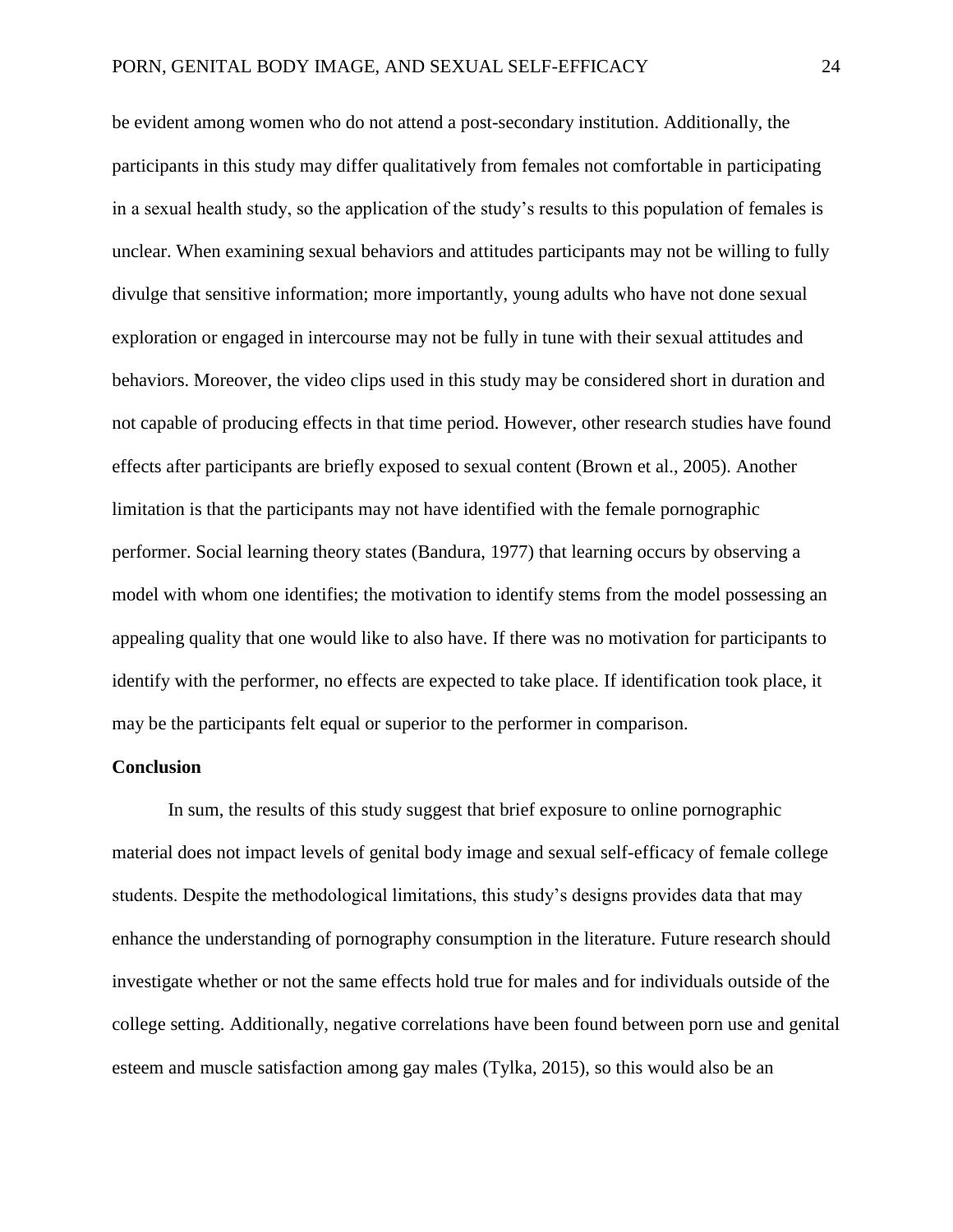important line of research to investigate. Lastly, future research may want to examine these variables between users of porn and non-users of porn. Slightly more than half of the females in this study did not access porn which may have been influential.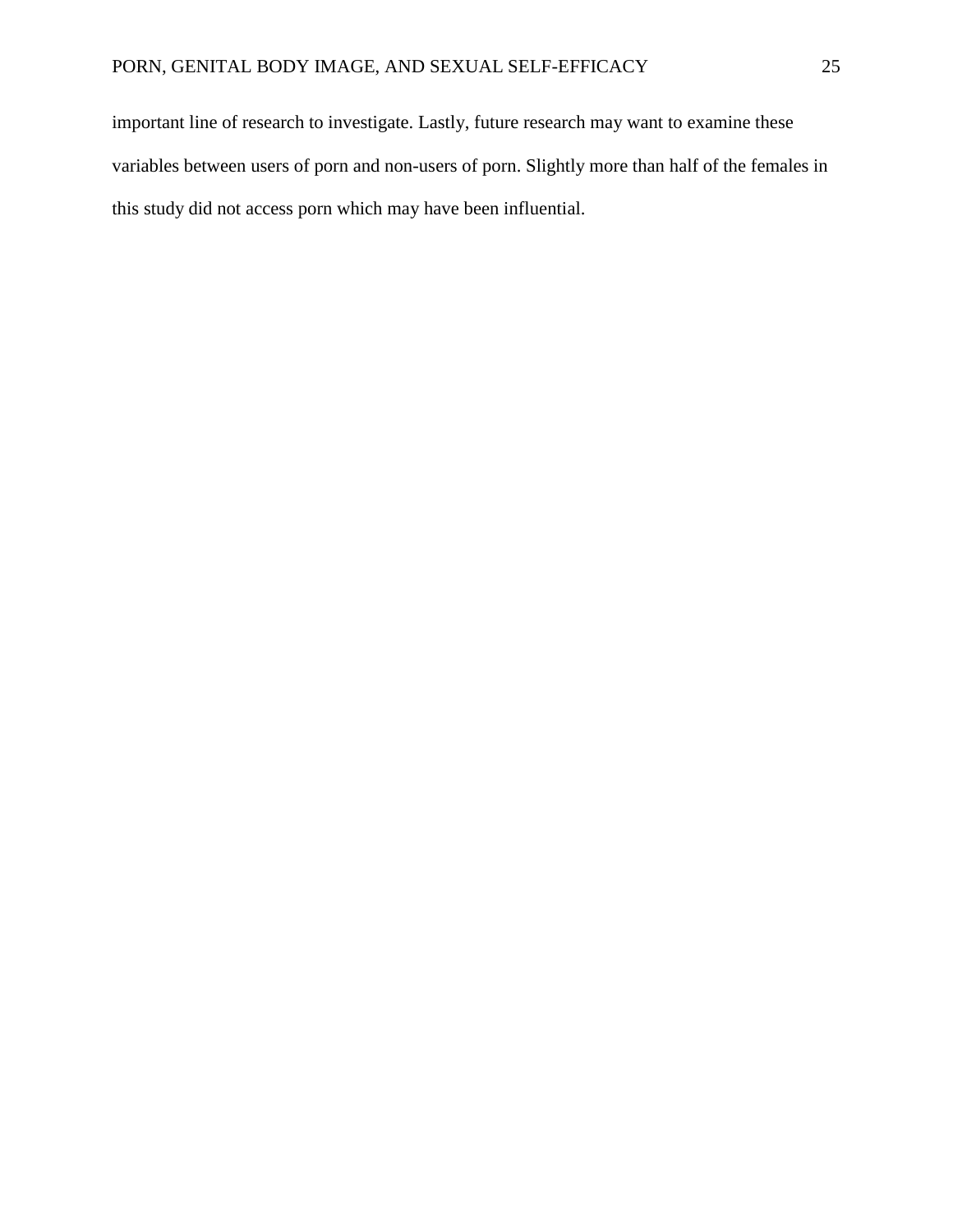#### **References**

- Albright, J. M. (2008). Sex in America online: An exploration of sex, marital status, and sexual identity in internet sex seeking and its impacts. *The Journal of Sex Research, 45*(2), 175- 181. doi: 10.1080/00224490801987481
- Bailes, S., Creti, L., Fichten, C. S., Libman, E., & Brender, W. (1998). Sexual-self-efficacy scale for female functioning. In Davis, C. M., Yarber, W. L., Bauserman, R., Schreer, G., & Davis, S. L. (Eds.), *Handbook of Sexuality-Related Measures,* 531-554. London: Sage Publications.
- Bandura, A. (1977). *Social Learning Theory*. Englewood Cliffs, NJ: Prentice Hall.
- Bandura, A. (2001). Social cognitive theory of mass communication. Media Psychology, 3(3), 265-299. doi: 10.1207/S1532785XMEP0303\_03
- Bergner, R. M., & Bridges, A. J. (2002). The significance of heavy pornography involvement for romantic partners: Research and clinical implications. *Journal of Sex and Marital Therapy, 28*(3), 193-206. doi: 10.1080/009262302760328235
- Berntson, M. A., Hoffman, K. L., & Luff, T. L. (2014). College as context: Influences on interpersonal sexual scripts. *Sexuality & Culture, 18*, 149-165. doi: 10.1007/s12119-013- 9180-7.
- Bolton, R. N., Parasuraman, A., Hoefnagels, A., Migchels, N., Kabadayi, S., Gruber, T., Loureiro, Y. K., & Solnet, D. (2013). Understanding generation y and their use of social media: A review and research agenda. Journal of Service Management, 24(3), 245-267.
- Boynton, P. M. (1999). 'Is that supposed to be sexy?' Women discuss women in 'top shelf' magazines. *Journal of Community & Applied Social Psychology, 9*, 449-461.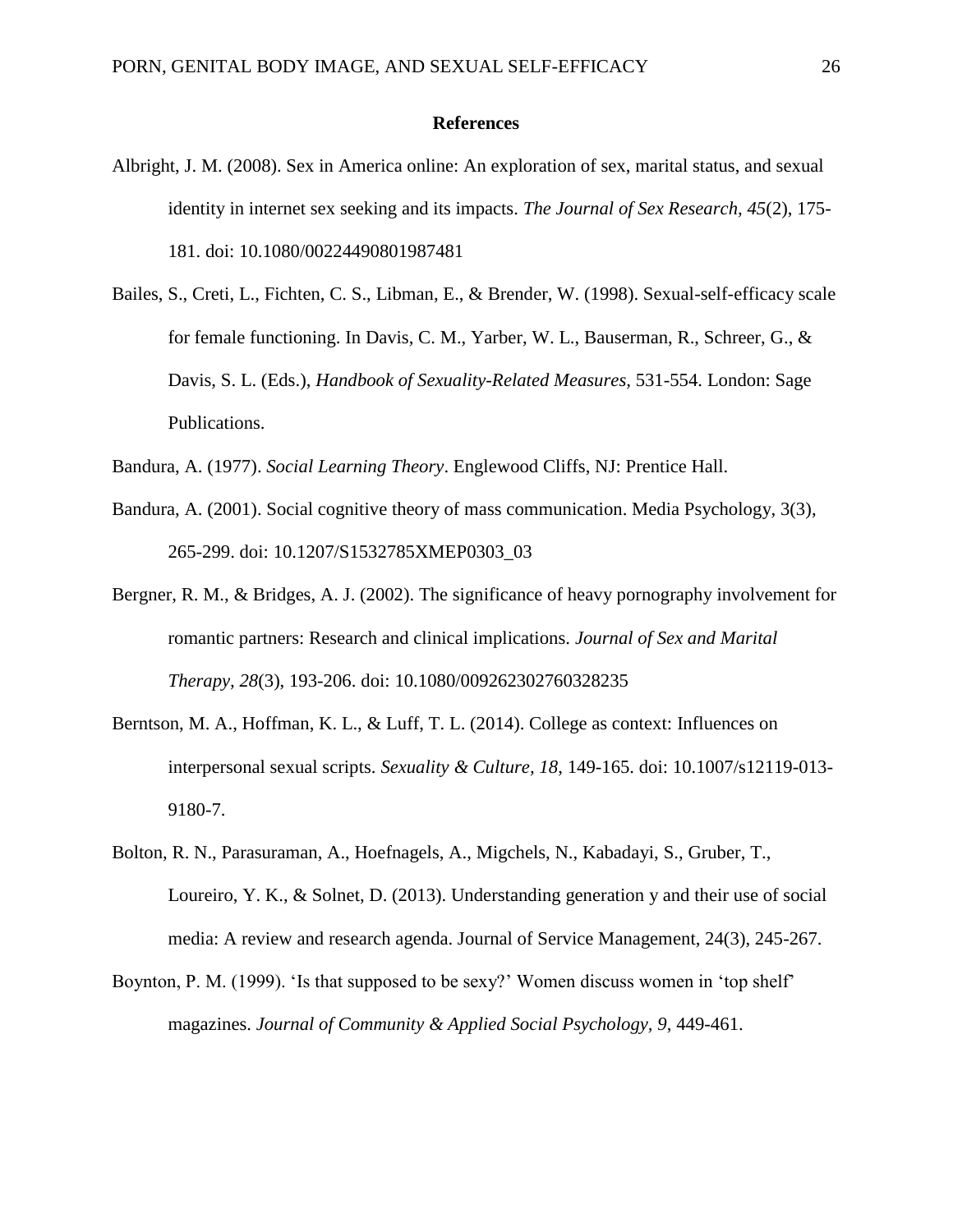- Braithwaite, S. R., Coulson, G., Keddington, K., Fincham. (2015). The influence of pornography on sexual scripts and hooking up among emerging adults in college. *Archives of Sexual Behavior, 44*, 111-123. doi: 10.1007/s10508-014-0351-x
- Braun-Courville, D. K., & Rojas, M. (2009). Exposure to sexually explicit web sites and adolescent sexual attitudes and behaviors. *Journal of Adolescent Health, 45*, 156-162. doi: 10.1016/j.jadohealth.2008.12.004
- Bridges, A. J., Wosnitzer, R., Scharrer, E., Sun, C., Liberman, R. (2010). Aggression and sexual behavior in best-selling pornography videos: A content analysis update. *Violence Against Women, 16*(10), 1065-1085. doi: 10.1177/1077801210382866
- Brown, J. D., & L'Engle, K. L. (2009). X-rated sexual attitudes and behaviors associated with U.S. early adolescents' exposure to sexually explicit media. *Communication Research, 36*(1), 129-151. doi: 10.1177/0093650208326465
- Brown, J. D., L'Engle, K. L., Pardun, C. J., Guo, G., Kenneavy, K., & Jackson, C. (2005). Sexy media matter: Exposure to sexual content in music, movies, television, and magazines predicts black and white adolescents' sexual behavior. *Pediatrics, 117*(4), 1018-1027. doi: 10.1542/peds.2005-1406
- Carroll, J. S., Padilla-Walker, L. M., Nelson, L. J., Olson, C. D., Barry, C. M., & Madsen, S. D. (2008). Generation XXX: Pornography acceptance and use among emerging adults. *Journal of Adolescent Research, 23*(1), 6-30. doi: 10.1177/0743558407306348

Ciclitira, K. (2002). Researching pornography and sexual bodies. *Psychologist, 15*(4), 191-194.

Cowan, G., Lee, C., Levy D., Snyder, D. (1988). Dominance and inequality in x-rated videocassettes. *Psychology of Women Quarterly, 12*, 188-311.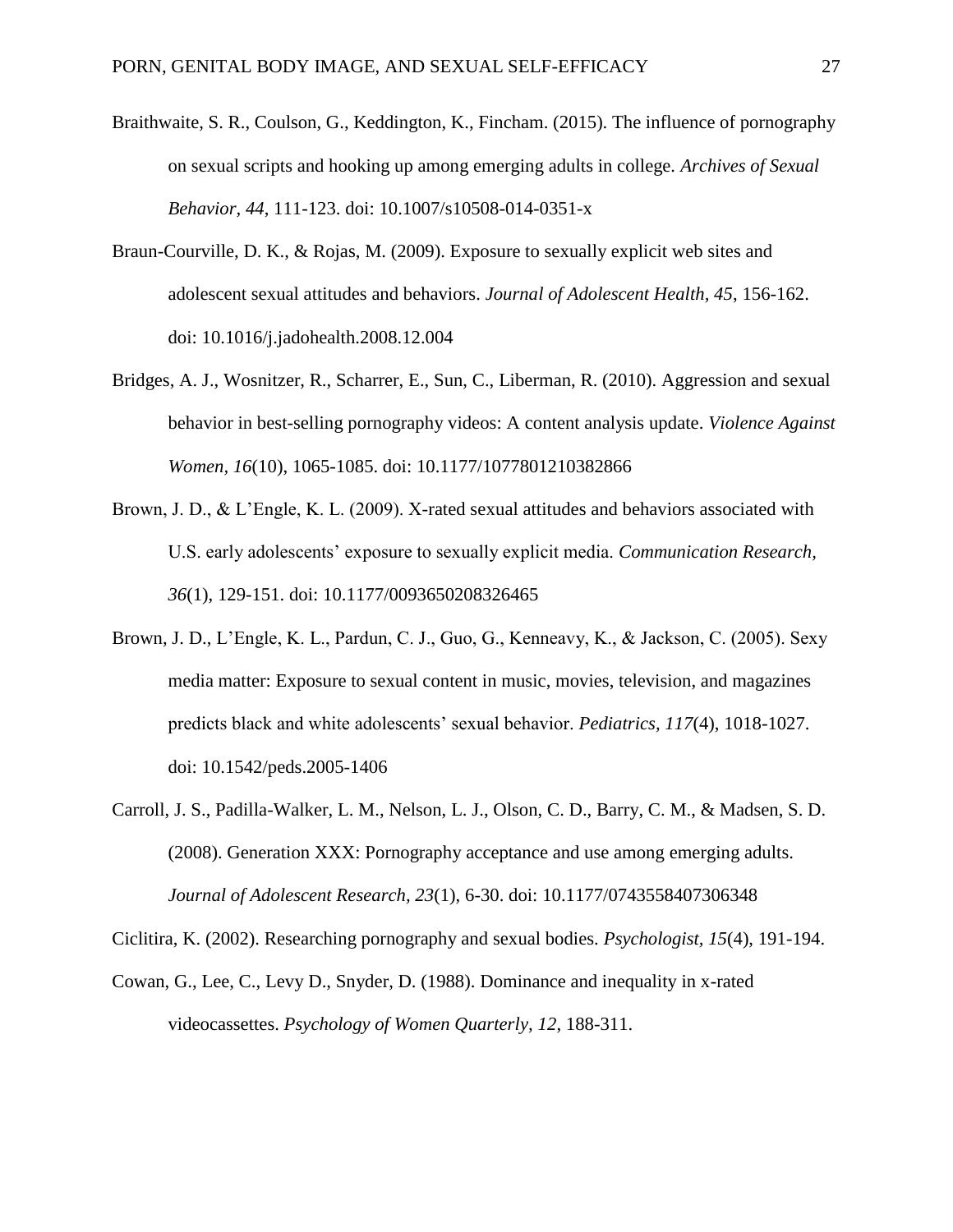- Cranney, S. (2015). Internet pornography use and sexual body image in a Dutch sample. *International Journal of Sexual Health, 0(*1-8), 1-8. doi: 10.1080/19317611.2014.999967
- Dunkley, C. R. (2009). *Disordered eating and sexuality in women*. Unpublished master's thesis, The University of British Columbia, Vancouver.
- Fahs, B. (2014). Genital panics: Constructing the vagina in women's qualitative narratives about pubic hair, menstrual sex, and vaginal self-image. *Body Image, 11*, 210-218.

Festinger, L. (1954). A theory of social comparison process. *Human Relations, 7*(2), 117-140.

- Flood, M. (2007). Exposure to pornography among youth in Australia. *Journal of Sociology, 43*(1), 45-60. doi: 10.1177/1440783307073934
- Flood, M. (2009). The harm of pornography exposure among children and young people. *Child Abuse Review, 18*, 384-400. doi: 10.1002/car.1092
- Fredrickson, B. L., & Roberts, T-A. (1997). Objectification theory: Toward understanding women's lived experiences and mental health risks. *Psychology of Women Quarterly, 21*, 173-206.
- Gagnon, J. H., & Simon, W. (1973). *Sexual Conduct: The Social Sources of Human Sexuality.*  Chicago, IL: Aldine Publishing Co.
- Gammon, K. (2015, October 15). *Playboy's image of the ideal woman sure has changed.*  Retrieved from http://www.wired.com/2015/10/playboy-playmates-bmi/
- Garos, S., Beggan, J. K., Kluck, A., Easton, A. (2004). Sexism and pornography use: Toward explaining past (null) results. *Journal of Psychology & Human Sexuality, 16*(1), 69-96.
- Griffith, J. D., Haysworth, M., Adams, L. T., Mitchell, S., & Hart, C. (2013). Characteristics of pornography film actors: Self-report versus perceptions of college students. *Archives Sexual Behavior, 42*, 637-647. doi: 10.1007/s10508-012-0033-5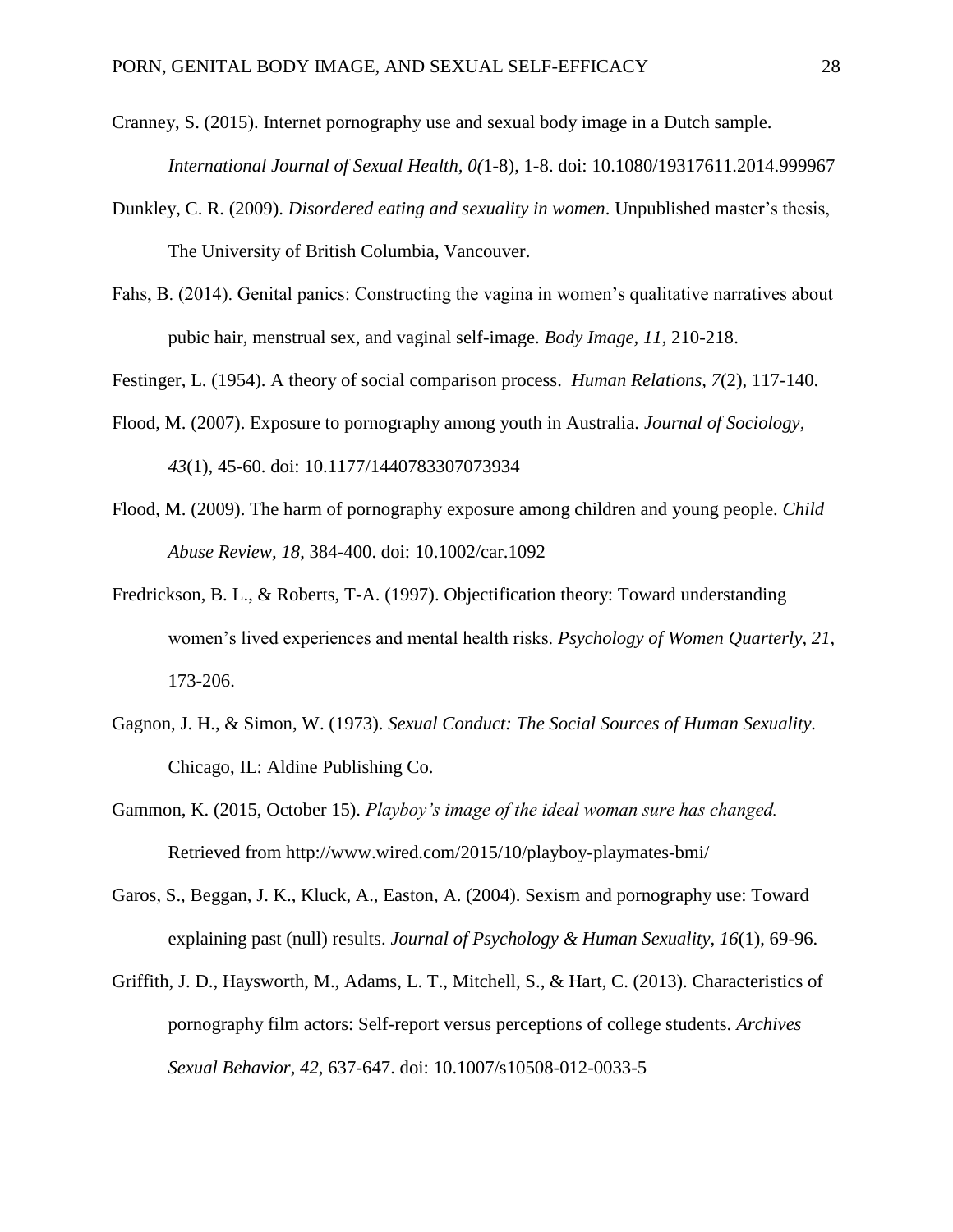- Hald, G. M., & Malamuth, N. M. (2008).Self-perceived effects of pornography consumption. *Archives Sexual Behavior, 37*, 614-625. doi: 10.1007/s10508-007-9212-1
- Hare, K., Gahagan, J., Jackson, L., & Steenbeek, A. (2014). Perspectives on 'pornography': Exploring sexually explicit internet movies' influences on Canadian young adults' holistic sexual health. *The Canadian Journal of Human Sexuality, 23*(3), 148-158. doi: 10.3138/cjhs.2732
- Herbenick, D., & Reece, M. (2010). Development and validation of the female genital self-image scale. *Journal of Sexual Medicine, 7,* 1822-1830. doi: 10.1111/j.1743-6109.2010.01728.x
- Hesse-Biber, S., Leavy, P., Quinn, C. E., & Zoino, J. (2006). The mass marketing of disordered eating and eating disorders: The social psychology of women, thinness and culture. Women's Studies International Forum, 29, 208-224. doi: 10.1016/j.wsif.2006.03.007
- Hill, M. J. (2011). *Body image and internet pornography use* (Doctoral dissertation). Retrieved from ProQuest. (1509822).
- Hogben, M., & Byrne, D. (1998). Using social learning theory to explain individual differences in human sexuality. *The Journal of Sex Research, 35*(1), 58-71. doi: 10.1080/00224499809551917
- Hoyt, T. (2013). The object of desire: How being objectified creates sexual pressure for heterosexual women in relationships. *Undergraduate Review, 9*(15), 62-67.
- Internet Pornography Statistics TopTenREVIEWS. (2014). Retrieved March 18, 2016, from http://internet-filter-review.toptenreviews.com/internet-pornography-statistics.html
- Johansson, T., & Hammaren, N. (2007). Hegemonic masculinity and pornography: Young people's attitudes toward and relations to pornography. *The Journal of Men's Studies, 15*(1), 57-70. doi: 10.3149/jms.1501.57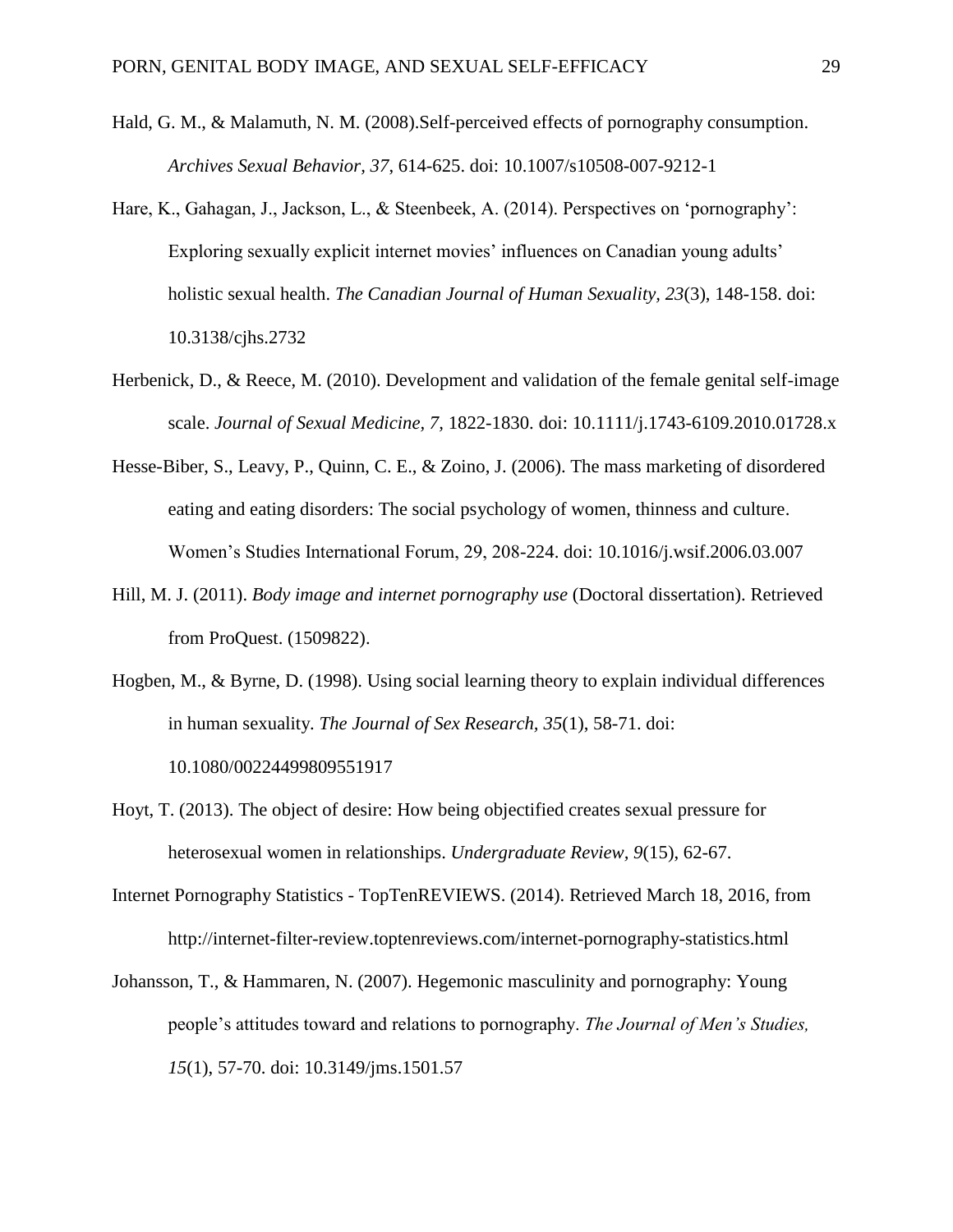- A Kaiser Family Foundation Survey. (2001). *Generation Rx.com: How Young People Use the Internet for Health Information.* Retrieved from http://kff.org/healthcosts/report/generation-rx-com-how-young-people-use/
- Kraus, S. W., & Russell, B. (2008). Early sexual experiences: The role of internet access and sexually explicit material. *CyberPsychology and Behavior, 11*(2), 162-168. doi: 10.1089/cpb.2007.0054
- Leahey, T. M., Crowther, J. H., & Mickelson, K. D. (2007). The frequency, nature, and effects of naturally occurring appearance-focused social comparisons. *Behavior Therapy, 38,* 132- 143.
- Lo, V., & Wei, R. (2005). Exposure to internet pornography and Taiwanese adolescents' sexual attitudes and behavior. *Journal of Broadcasting & Electronic Media, 49*(2), 221-237. doi: 10.1207/s15506878jobem4902\_5
- Lofgren-Martenson, L., & Mansson, S-A. (2010). Lust, love, and life: A qualitative study of Swedish adolescents' perceptions and experiences with pornography. *Journal of Sex Research, 47*(6), 568-579. doi: 10.1080/00224490903151374
- Luder, M-T., P., I., Berchtold, A., Akre, C., Michaud, P-A., & Suris, J-C. (2011). Associations between online pornography and sexual behavior among adolescents: Myth or reality? *Archives of Sexual Behavior, 40*, 1027-1035. doi: 10.1007/s10508-010-9714-0
- Manning, J. C. (2006). The impact of internet pornography on marriage and the family: A review of the research. *Sexual Addiction & Compulsivity, 13*, 131-165. doi: 10.1080/10720160600870711
- McKee, A. (2005). The need to bring the voices of pornography consumers into public debates about the genre and its effects*. Australian Journal of Communication, 32*(2), 71-94.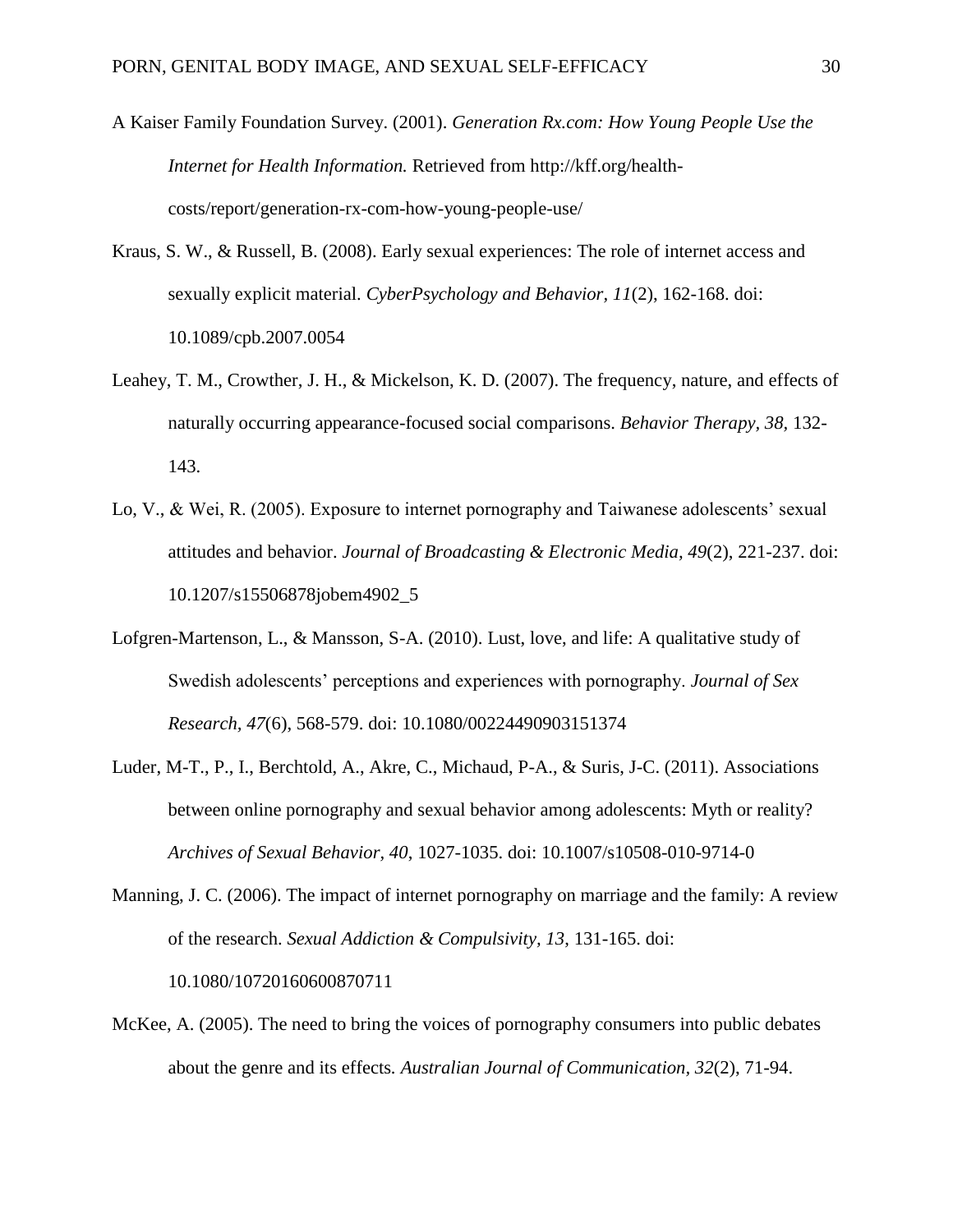McKee, A. (2007). Youth, pornography, and education. *Metro Magazine*, 118-122.

- McKinley, N. M., & Hyde, J. S. (1996). The objectified body consciousness scale: Development and validation. *Psychology of Women Quarterly, 20*, 181-215.
- Mitchell, K. R., Wellings, K., Nazareth, I., King, M., Mercer, C. H., & Johnson, A. M. (2011). Scripting sexual function: A qualitative investigation. *Sociology of Health & Illness, 33*(4), 540-553. doi: 10.1111/j.1467-9566.2011.01318.x
- Morrison, T. G., Harriman, R., Mossion, M. A., Bearden, A., & Ellis, S. R. (2004). Correlates of exposure to sexually explicit material among Canadian post-secondary students. *The Canadian Journal of Human Sexuality, 13*(3-4).
- Morrison, T. G., Ellis, S. R., Morrison, M. A., Bearden, A., & Harriman, R. L. (2007). Exposure to sexually explicit material and variations in body esteem, genital attitudes, and sexual esteem among a sample of Canadian men. *Journal of Men's Studies, 14*(2), 209-222.
- Owens, E. W., Behun, R. J., Manning, J. C., & Reid, R. C. (2012). Sexual addiction & compulsivity: *The Journal of Treatment & Prevention, 19*(1-2), 99-122. doi: 10.1080/10720162.2012.660431
- Owens, P. R., & Laurel-Seller, E. (2000). Weight and shape ideals: Thin is dangerously in. *Journal of Applied Social Psychology, 30*, 979-990. doi: 10.1111/j.1559- 1816.2000.tb02506.x
- Peter, J., & Valkenburg, P. M. (2006a). Adolescents' exposure to sexually explicit online material and recreational attitudes toward sex. *Journal of Communication, 56*, 639-660. doi: 10.1111/j.1460-2466.2006.00313.x
- Peter, J., & Valkenburg, P. M. (2006b). Adolescents' exposure to sexually explicit material on the internet. *Communication Research, 33*(2), 178-204. doi: 10.1177/0093650205285369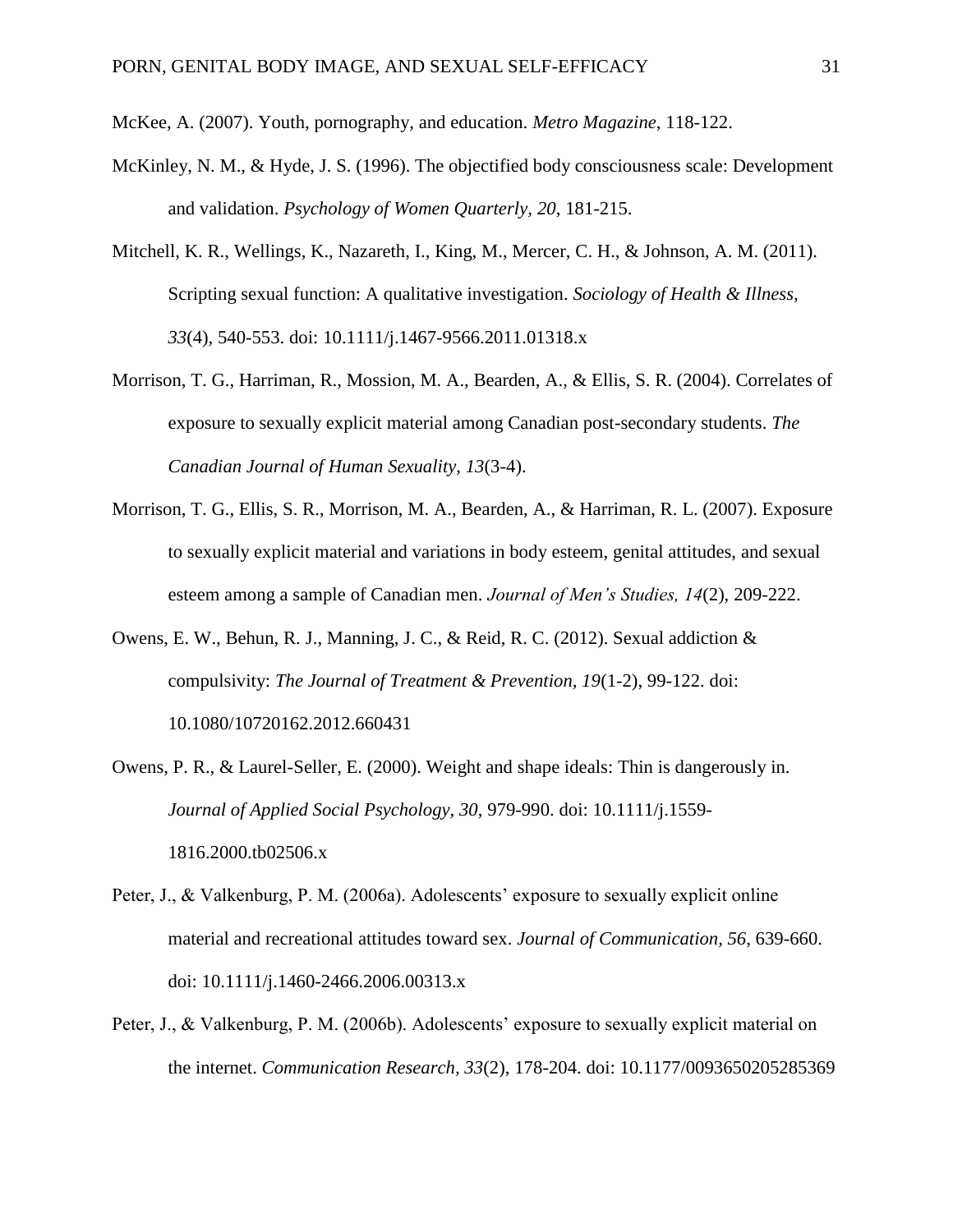- Peter, J., Valkenburg, P. M. (2007). Adolescents; exposure to a sexualized media environment and notions of women as sex objects. *Sex Roles, 56*, 381-395.
- Peter, J. & Valkenburg, P. M. (2008a). Adolescents' exposure to sexually explicit Internet material and sexual preoccupancy: A three-wave panel study. *Media Psychology, 11*, 207-234.
- Peter, J., & Valkenburg, P. (2008b). Adolescents' exposure to sexually explicit internet material, sexual uncertainty, and attitudes toward uncommitted sexual exploration: Is there a link? *Communication Research, 35*(5), 579-601. doi: 10.1177/0093650208321754
- Peter, J., & Valkenburg, P. M. (2009). Adolescents' exposure to sexually explicit internet material and notions of women as sex objects: Assessing causality and underlying processes. *Journal of Communication, 59*, 407-433. doi: 10.1111/j.1460- 2466.2009.01422.x
- Peter, J., & Valkenburg, P. M. (2010). Processes underlying the effects of adolescents' use of sexually explicit internet material: The role of perceived realism. *Communication Research, 37*(3), 375-399. doi: 10.1177/0093650210362464
- Pornhub's 2015 year in review. (2016, January 6). Retrieved January 7, 2016, from http://www.pornhub.com/insights/pornhub-2015-year-in-review
- Reinholtz, R. K., & Muehlenhard, C. L. (1995). Genital perceptions and sexual activity in a college population. *The Journal of Sex Research, 32*(2), 155-165.
- Rogala, C., & Tyden, T. (2003). Does pornography influence young women's sexual behavior? *Women's Health Issues, 13*, 39-43.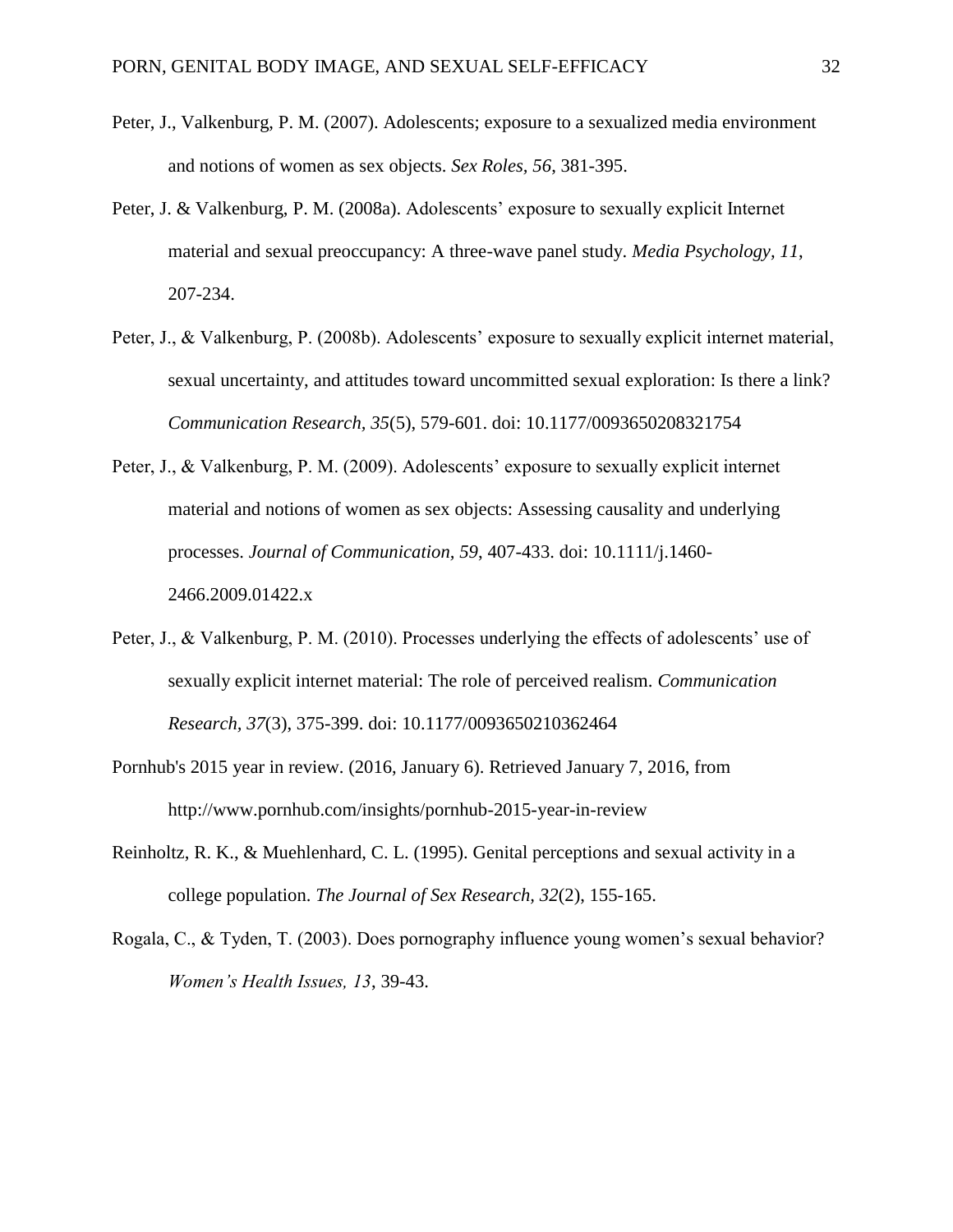- Rostosky, S. S., Dekhtyar, O., Cupp, P. K., & Anderman, E. M. (2008). Sexual self-concept and sexual self-efficacy in adolescents: A possible clue to promoting sexual health? *Journal of Sex Research, 45*(3), 277-286.
- Sabina, C., Wolak, J., & Finkelhor, D. (2008). The nature and dynamics of internet pornography exposure for youth. *Cyberpsychology & Behavior, 11*(6), 691-693. doi: 10.1089/cpb.2007.0179
- Seifert, T. (2005). Anthropomorphic characteristics of centerfold models: Trends towards slender figures over time. *International Journal of Eating Disorders, 37*, 271-274.
- Shaw, S. M. (2010). Men's leisure and women's lives: The impact of pornography on women. *Leisure Studies, 18*(3), 197-212. doi: 10.1080/026143699374925
- Simon, W., & Gagnon, J. H. (1984). Sexual scripts. *Society, 54,* 53-60.
- Sprankle, E. L., End, C. M., & Bretz, M. N. (2012). Sexually degrading music videos and lyrics. *Journal of Media Psychology, 24*(1), 31-39. doi: 10.1027/1864-1105/a000060
- Stack, S., Wasserman, I., & Kern, R. (2004). Adult social bonds and use of Internet pornography. *Social Science Quarterly, 85*, 75-88.
- Stewart, D. N., & Szymanski, D. M. (2012). Young adult women's reports of their male romantic partner's pornography use as a correlate of their self-esteem, relationship quality, and sexual satisfaction. *Sex Roles, 67*, 257-271. doi: 10.1007/s11199-012-0164-0
- Stulhofer, A., Busko, V., & Landripet, I. (2010). Pornography, sexual socialization, and satisfaction among young men. *Archives of Sexual Behavior, 39*, 168-178. doi: 10.1007/s10508-008-9387-0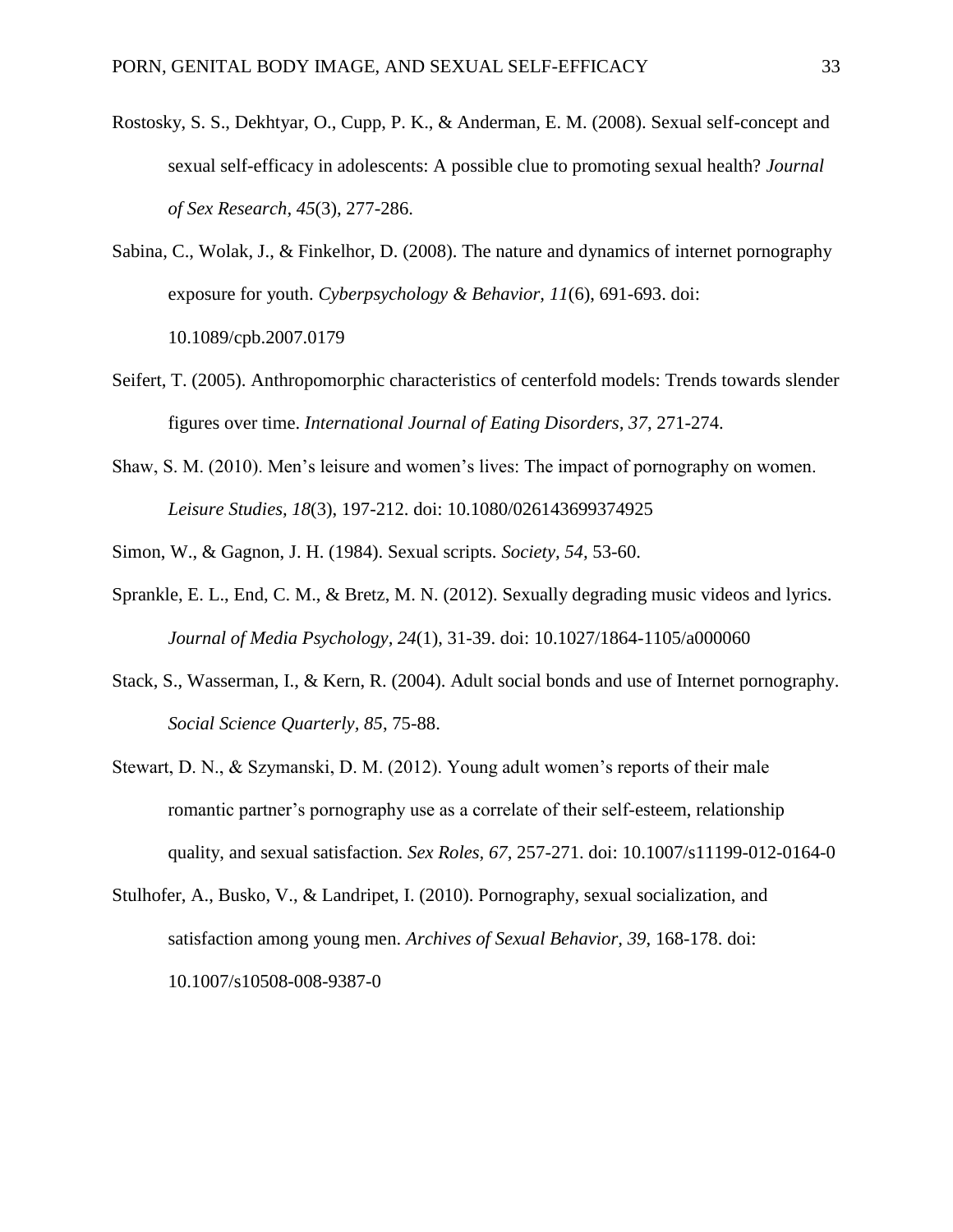- Sun, C., Bridges, A., Johnason, J., Ezzell, M. (2013). Pornography and the male sexual script: An analysis of consumption and sexual relations. *Archives of Sexual Behavior.* doi: 10.1007/s10508-014-0391-2
- Sypeck, M. F., Gray, J. J., Etu, S. F., Ahrens, A. H., Mosiman, J. E., & Wiseman, C. V. (2006). Cultural representations of thinness in women, redux: *Playboy* magazine's depiction of beauty from 1979 to 1999. *Body Image, 3*, 229-235. doi: 10.1016/j.bodyim.2006.07.001
- Tsujimura, A., Miyagawa, Y., Takada, S., Matsuoka, Y., Takao, T., Hirai, T., Matsushita, M.,… Okuyama, A. (2009). Sex differences in visual attention to sexually explicit videos: A preliminary study. *International Society for Sexual Medicine, 6*, 1011-1017. doi: 10.1111/j.1743-6109.2008.01031.x
- Tylka, T. L. (2015). No harm in looking, right? Men's pornography consumption, body image, and well-being. *Psychology of Men & Masculinity, 16*(1), 97-107. doi: 10.1037/a0035774
- Tylka, T. L., & Sabik, N. J. (2010). Integrating social comparison theory and self-esteem within objectification theory to predict women's disordered eating. *Sex Roles, 63*, 18-31. doi: 10.1007/s11199-010-9785-3
- Tylka, T. L., & Van Diest, A. M. K., (2015). You looking at her "hot" body may not be "cool" for me: Integrating male partners' pornography use into objectification theory for women. *Psychology of Women Quarterly, 39*(1), 67-84. doi: 10.1177/0361684314521784
- Villani, S. (2000). Impact of media on children and adolescents: A 10-year review of the research. *Journal of American Academy of Child and Adolescent Psychiatry, 40*(4), 392- 401.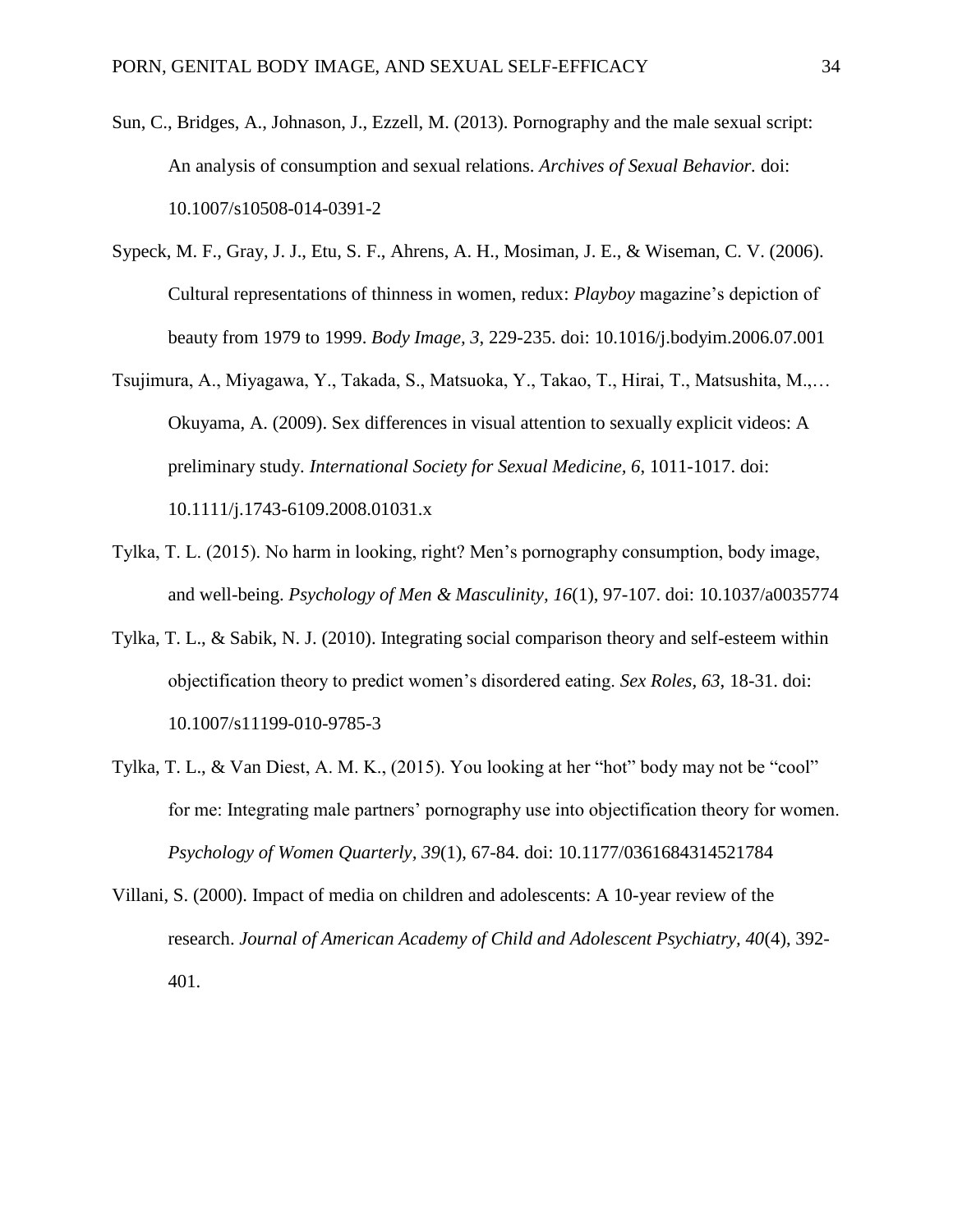- Weinberg, M. S., Williams, C. J., Kleiner, S., & Irizarry, Y. (2010). Pornography, normalization, and empowerment. *Archives of Sexual Behavior, 39*, 1389-1401. doi: 10.1007/s10508- 009-9592-5
- Wolak, J., Mitchell, K., & Finkelhor, D. (2007). Unwanted and wanted exposure to online pornography in a national sample of youth internet users. *Pediatrics, 119*(2), 247-257. doi: 10.1542/peds.2006-1891
- Wright, P. J. (2013). United States women and pornography through four decades: Exposure, attitudes, behaviors, individual differences. *Archives of Sexual Behavior, 42*, 1131-1144. doi: 10.1007/s10508-013-0116-y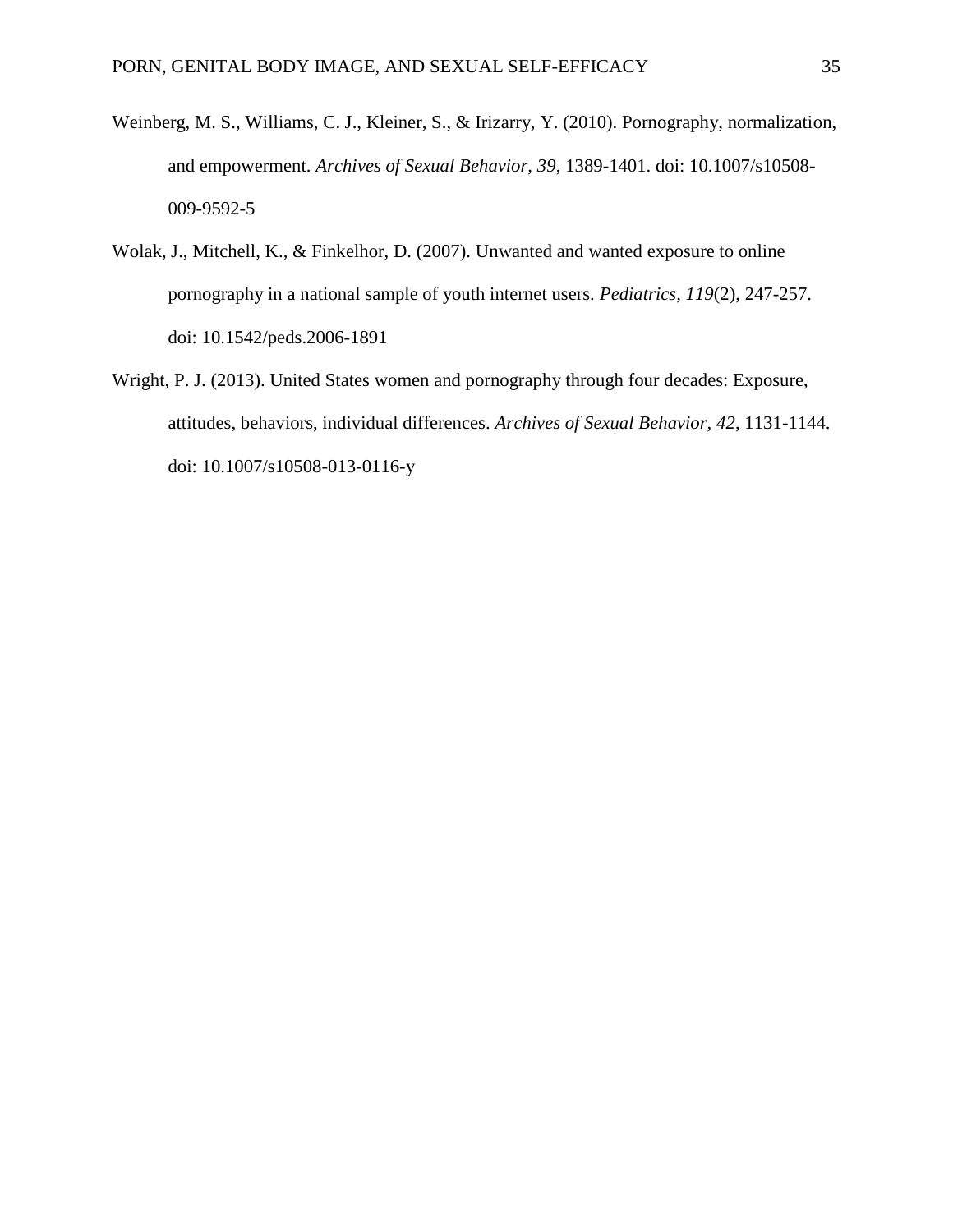# **Appendix A**

| Factor                     | <b>Overall Sample</b> | Factor              | <b>Overall Sample</b> |
|----------------------------|-----------------------|---------------------|-----------------------|
| Age in years $M(SD)$       | 20.91(2.95)           | <b>School Year</b>  |                       |
| Race                       |                       | $n=90$              |                       |
| $n=90$                     |                       | $% 1st$ year        | 27.8                  |
| % Caucasian                | 74.4                  | $% 2nd$ year        | 16.7                  |
| % African American         | 6.7                   | $% 3rd$ year        | 27.8                  |
| % Asian American           | 10                    | % $4th$ year        | 21.1                  |
| % Hispanic American        | 4.4                   | % $5th$ year        | 3.3                   |
| % Multiracial              | 4.4                   | % Other             | 3.3                   |
| <b>Sexual Orientation</b>  |                       | <b>Religion</b>     |                       |
| $n = 89$                   |                       | $n=90$              |                       |
| % Heterosexual             | 87.8                  | % Strongly disagree | 18.9                  |
| % Gay or lesbian           | 4.4                   | % Disagree          | 13.3                  |
| % Bi or pansexual          | 5.6                   | % Neither           | 14.4                  |
| % Asexual                  | 1.1                   | % Agree             | 37.8                  |
| <b>Relationship Status</b> |                       | % Strongly agree    | 15.6                  |
| $n = 89$                   |                       | Pornography         |                       |
| % Single                   | 25.6                  | $n=90$              |                       |
| % Casually dating          | 17.8                  | % 0 hours           | 58.9                  |
| % Partnered                | 54.4                  | $% < 1$ hour        | 36.7                  |
| % Legal partnership        | 1.1                   | $% 1-2 hours$       | 3.3                   |
|                            |                       | $% 2-3 hours$       | 1.1                   |

*Note.* The religion variable was concerning the statement "religion is very important to me." The pornography variable was concerning approximately how many hours per week the participants spent accessing pornography.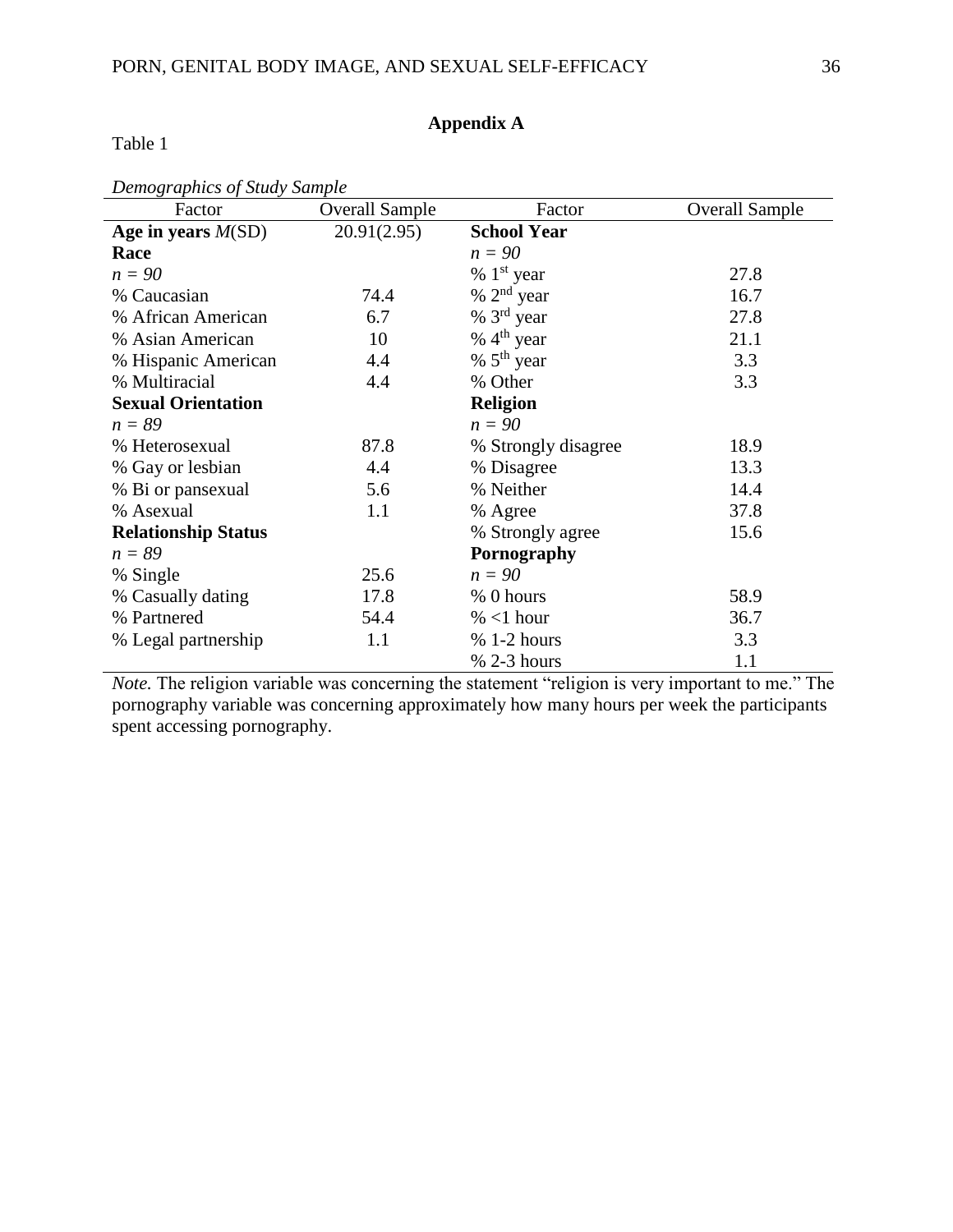# Table 2

| $\frac{1}{2}$ requested $\frac{1}{2}$ of the $\frac{1}{2}$ |         |       |                           |
|------------------------------------------------------------|---------|-------|---------------------------|
| Variable                                                   | $\ln p$ | Mean  | <b>Standard Deviation</b> |
| Genital Body Image                                         |         | 3.07  | .37                       |
|                                                            |         | 3.05  | .45                       |
|                                                            |         | 2.98  | .53                       |
| Sexual Self-Efficacy                                       |         | 77.85 | 17.00                     |
|                                                            |         | 75.14 | 13.64                     |
|                                                            |         | 72.71 | 7.47                      |

## *Frequency of the IV*

*Note.* Clip 1 refers to the genital condition. Clip 2 refers to the non-genital condition. Clip 3 refers to the control condition.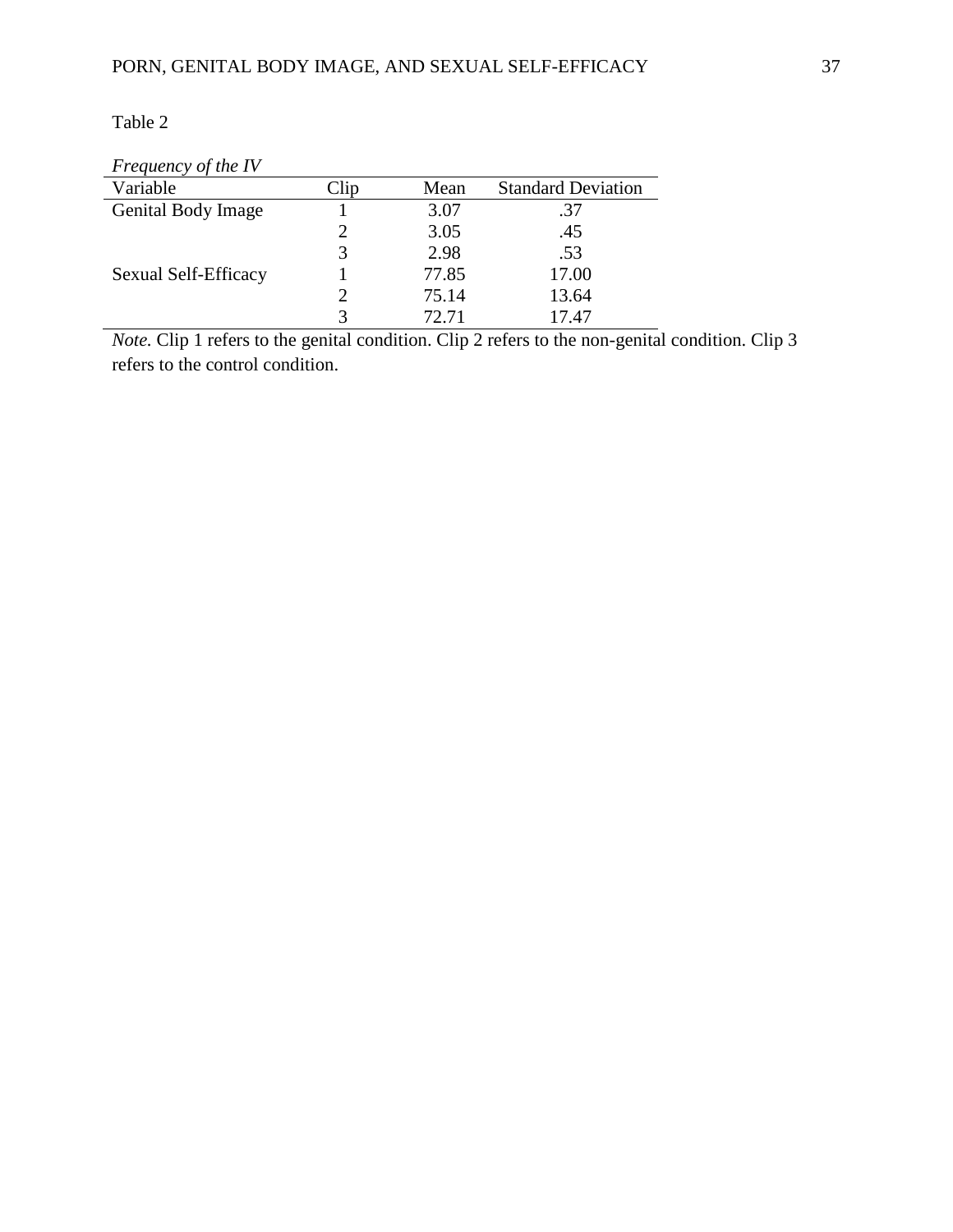# **Appendix B**

## **Female Genital Self Image Scale**

The following items are about how you feel about your own genitals (the vulva and the vagina). The word vulva refers to a woman's external genitals (the parts that you can see from the outside such as the clitoris, pubic mound, and vaginal lips). The word vagina refers to the inside part, also sometimes called the "birth canal" (this is also the part where a penis may enter or where a tampon is inserted). Please indicate how strongly you agree or disagree with each statement.

Please mark an "X" in the box to indicate how strongly you agree or disagree with each statement.

|                                                                           | <b>Strongly</b><br><b>Disagree</b> | <b>Disagree</b> | Agree | <b>Strongly</b><br>Agree |
|---------------------------------------------------------------------------|------------------------------------|-----------------|-------|--------------------------|
| I feel positively about my genitals.                                      |                                    |                 |       |                          |
| I am satisfied with the appearance of<br>my genitals.                     |                                    |                 |       |                          |
| I would feel comfortable letting a<br>sexual partner look at my genitals. |                                    |                 |       |                          |
| I think my genitals smell fine.                                           |                                    |                 |       |                          |
| I think my genitals work the way they<br>are supposed to work.            |                                    |                 |       |                          |
| I feel comfortable letting a healthcare<br>provider examine my genitals.  |                                    |                 |       |                          |
| I am not embarrassed about my<br>genitals.                                |                                    |                 |       |                          |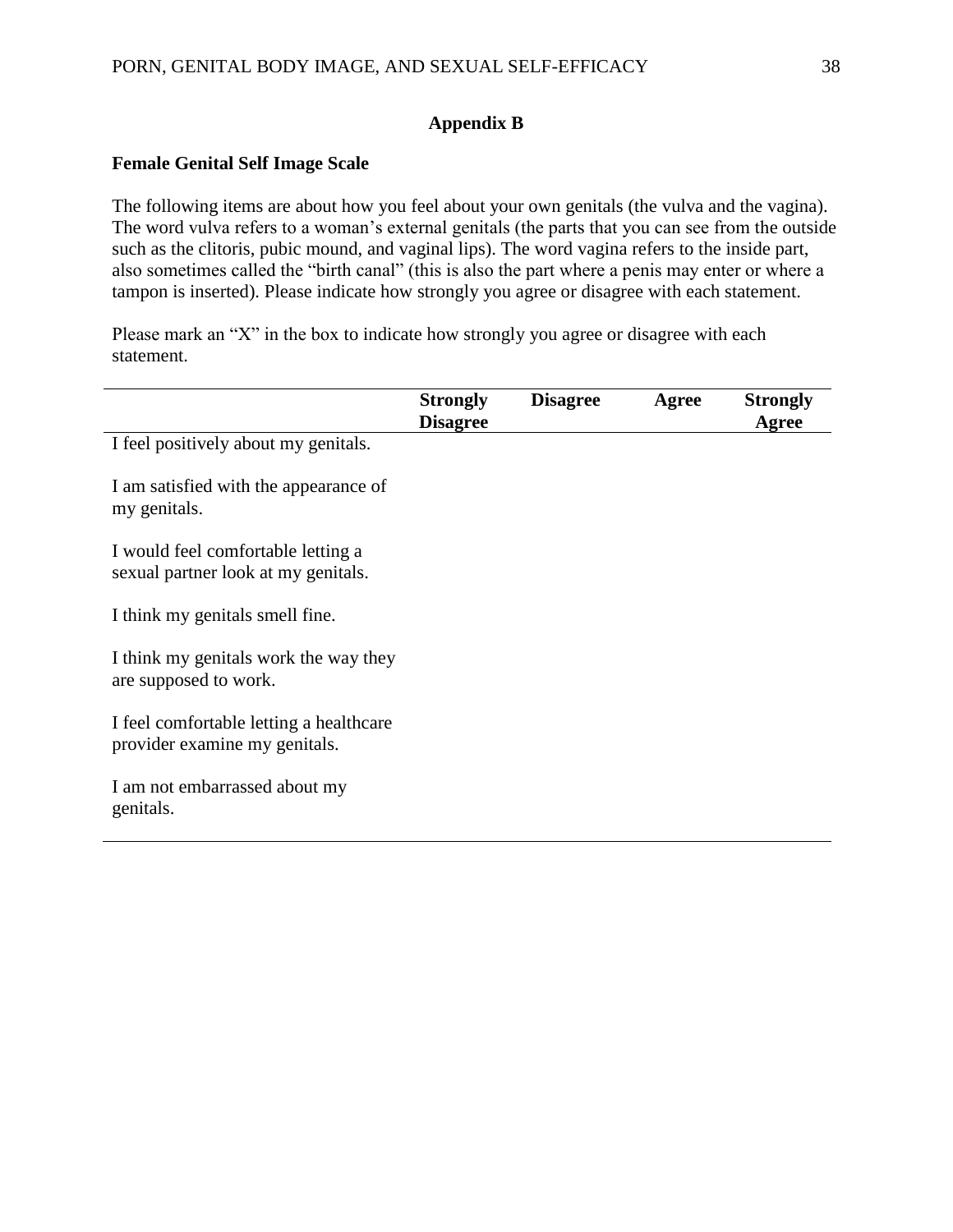# **Sexual Self-Efficacy Scale for Female Functioning**

## **For women respondents only:**

Check the activities you think you could do if you were asked to do them today. For only those activities you checked in column I, rate your degree of confidence that you could do them by selecting a number from 10 to 100 using the scale given below in column II.

| 10<br>Quite<br>Uncertain                                                                                                                                                                                                                                                                                                                                                                                                                                                                                                                                                                                                                                                          | 20 | 30 | 40 | 50<br>Moderately<br>Certain                                                                                                                                                                                                                                                                                                                                                                                                                                                                                                                                                                                                     | 60 | 70                  | 80 | 90 | 100<br>Quite<br>Certain |
|-----------------------------------------------------------------------------------------------------------------------------------------------------------------------------------------------------------------------------------------------------------------------------------------------------------------------------------------------------------------------------------------------------------------------------------------------------------------------------------------------------------------------------------------------------------------------------------------------------------------------------------------------------------------------------------|----|----|----|---------------------------------------------------------------------------------------------------------------------------------------------------------------------------------------------------------------------------------------------------------------------------------------------------------------------------------------------------------------------------------------------------------------------------------------------------------------------------------------------------------------------------------------------------------------------------------------------------------------------------------|----|---------------------|----|----|-------------------------|
|                                                                                                                                                                                                                                                                                                                                                                                                                                                                                                                                                                                                                                                                                   |    |    |    |                                                                                                                                                                                                                                                                                                                                                                                                                                                                                                                                                                                                                                 |    | $\mathbf I$         |    |    | $\mathbf H$             |
|                                                                                                                                                                                                                                                                                                                                                                                                                                                                                                                                                                                                                                                                                   |    |    |    |                                                                                                                                                                                                                                                                                                                                                                                                                                                                                                                                                                                                                                 |    | Check if you can do |    |    | Rate Confidence         |
| fear or anxiety.<br>2. Feel comfortable being nude with the partner.<br>3. Feel comfortable with your body.<br>sexually.<br>5. Be interested in sex.<br>6. Feel sexual desire for the partner.<br>7. Feel sexually desirable to the partner.<br>obliged to have sexual relations.<br>9. Initiate sexual activities.<br>10. Refuse a sexual advance by the partner.<br>advance.<br>sexual stimulation needed.<br>sexual stimulation requested.<br>14. Deal with discrepancies in sexual preference<br>between you and your partner.<br>sexual relations.<br>having intercourse.<br>(excluding genitals and breasts).<br>18. Enjoy having your genitals caressed by the<br>partner. |    |    |    | 1. Anticipate (think about) having intercourse without<br>4. In general, feel good about your ability to respond<br>8. Initiate an exchange of affection without feeling<br>11. Cope with the partner's refusal of your sexual<br>12. Ask the partner to provide the type and amount of<br>13. Provide the partner with the type and amount of<br>15. Enjoy an exchange of affection without having<br>16. Enjoy a sexual encounter with a partner without<br>17. Enjoy having your body caressed by the partner<br>19. Enjoy having your breasts caressed by the partner.<br>20. Enjoy caressing the partner's body (excluding |    |                     |    |    |                         |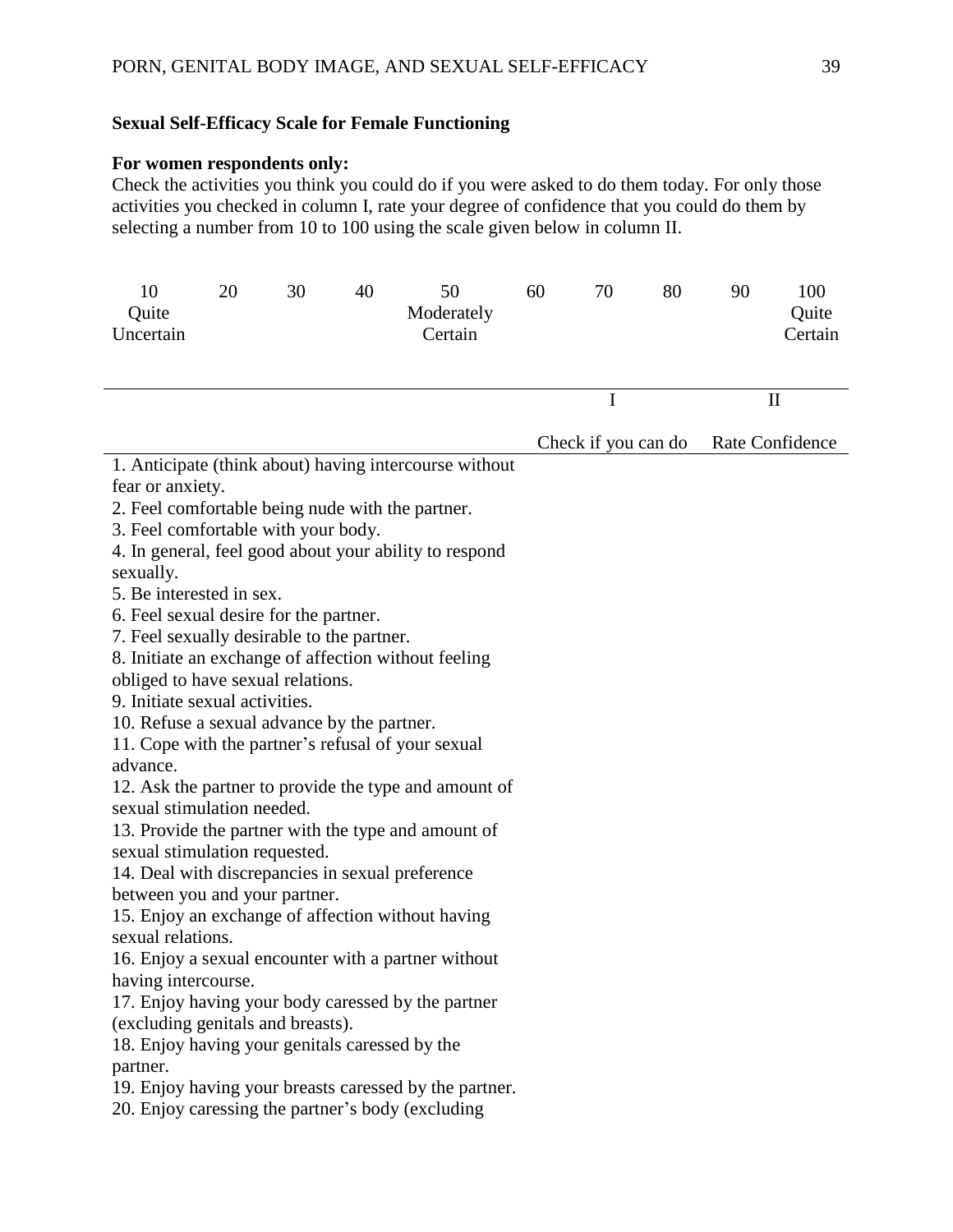genitals).

21. Enjoy caressing the partner's genitals.

22. Enjoy intercourse.

23. Enjoy a lovemaking encounter in which you do not reach orgasm.

24. Feel sexually aroused in response to erotica

(pictures, books, films, etc.).

25. Become sexually aroused by masturbating when alone.

26. Become sexually aroused during foreplay when both partners are clothed.

27. Become sexually aroused during foreplay when both partners are nude.

28. Maintain sexual arousal throughout a sexual encounter.

29. Become sufficiently lubricated to engage in intercourse.

30. Engage in intercourse without pain or discomfort.

31. Have an orgasm while masturbating when alone.

32. Have an orgasm while the partner stimulates you by means other than intercourse.

33. Have an orgasm during intercourse with concurrent stimulation of the clitoris.

34. Have an orgasm during intercourse without

concurrent stimulation of the clitoris.

35. Stimulate a partner to orgasm by means other than intercourse.

36. Stimulate a partner to orgasm by means of intercourse.

37. Reach orgasm within a reasonable period of time.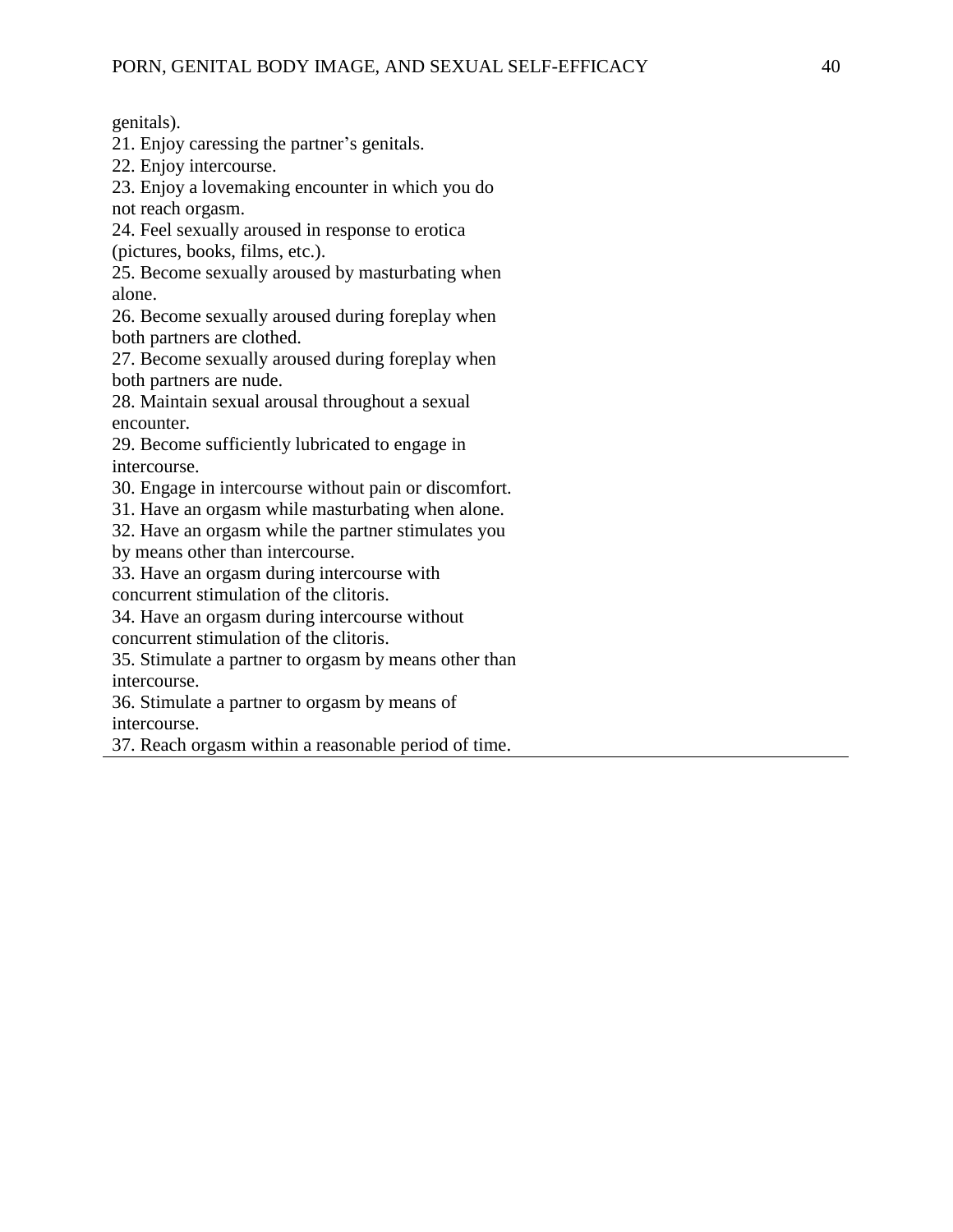# **PANAS Questionnaire**

This scale consists of a number of words that describe different feelings and emotions. Read each item and then list the number from the scale below next to each word. **Indicate to what extent you feel this way right now, that is, at the present moment** *OR* **indicate the extent you have felt this way over the past week (circle the instructions you followed when taking this measure).** 

|                  |                 | 2        | 3          |                |           |
|------------------|-----------------|----------|------------|----------------|-----------|
| Very Slightly or |                 | A little | Moderately | Quite a Bit    | Extremely |
| Not at All       |                 |          |            |                |           |
|                  | 1. Interested   |          |            | 11. Irritable  |           |
|                  | 2. Distressed   |          |            | 12. Alert      |           |
| 3. Excited       |                 |          |            | 13. Ashamed    |           |
| 4. Upset         |                 |          |            | 14. Inspired   |           |
| 5. Strong        |                 |          |            | 15. Nervous    |           |
|                  | 6. Guilty       |          |            | 16. Determined |           |
| 7. Scared        |                 |          |            | 17. Attentive  |           |
|                  | 8. Hostile      |          |            | 18. Jittery    |           |
|                  | 9. Enthusiastic |          |            | 19. Active     |           |
|                  | 10. Proud       |          |            | 20. Afraid     |           |